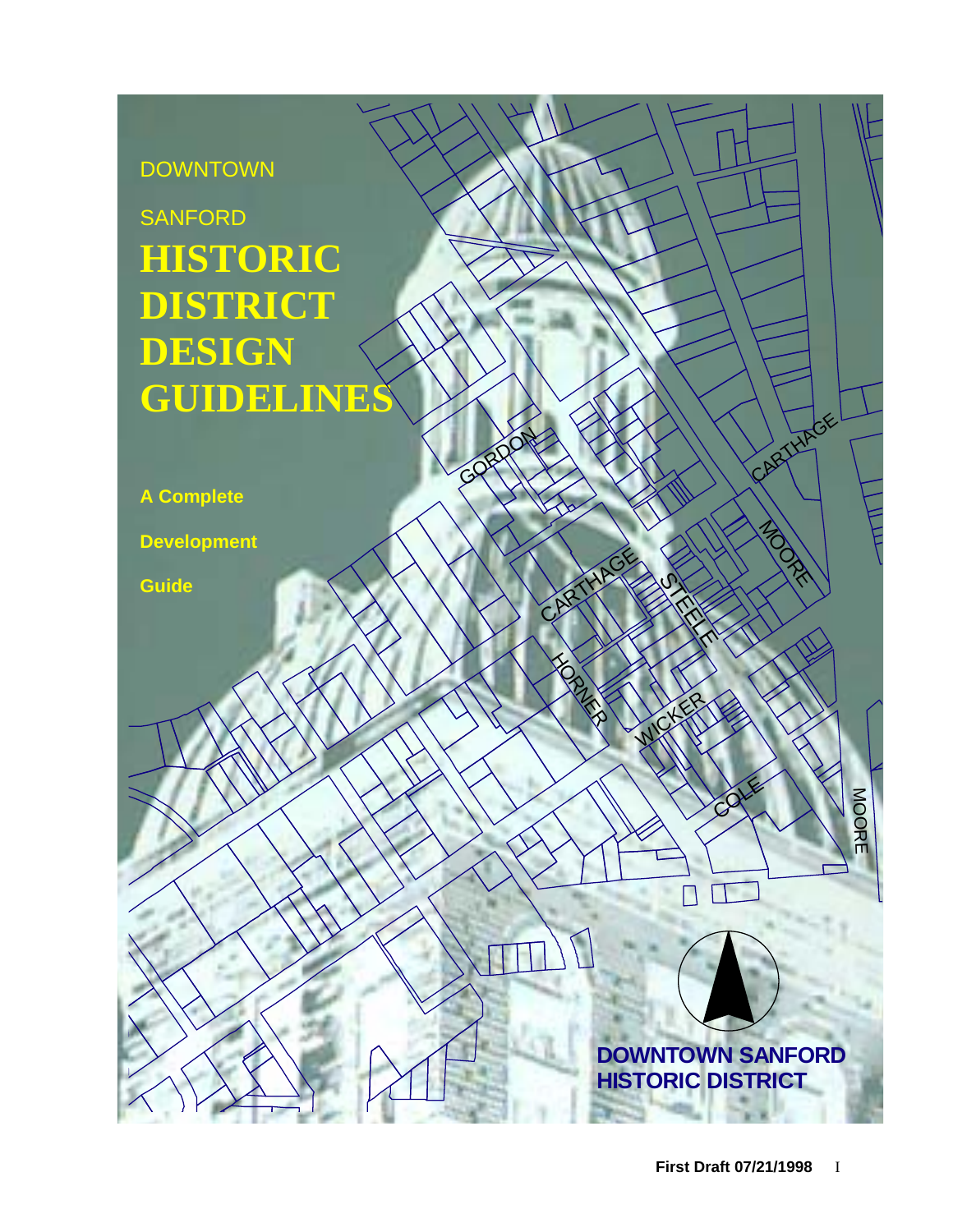|                                                 | I. INTRODUCTION                                              | $\overline{2}$                             |
|-------------------------------------------------|--------------------------------------------------------------|--------------------------------------------|
|                                                 | <b>PURPOSE OF THE DESIGN GUIDELINES</b>                      | $\boldsymbol{2}$                           |
| <b>SANFORD HISTORIC PRESERVATION COMMISSION</b> |                                                              |                                            |
|                                                 | <b>THE DESIGN REVIEW PROCESS</b>                             | $\begin{array}{c} 2 \\ 3 \\ 3 \end{array}$ |
|                                                 | <b>CERTIFICATES OF APPROPRIATENESS</b>                       |                                            |
|                                                 | <b>APPEALS AND COMPLIANCE</b>                                | 4                                          |
|                                                 | II. HISTORY OF THE DISTRICT                                  | 5                                          |
|                                                 | <b>HISTORY OF THE DISTRICT BUILDINGS</b>                     | 5                                          |
| 1.                                              | <b>EARLY HISTORY</b>                                         | 5                                          |
|                                                 |                                                              |                                            |
|                                                 | <b>III. ANALYSIS OF THE DISTRICT</b>                         | 10                                         |
|                                                 | <b>BOUNDARIES OF THE DISTRICT</b>                            | 10                                         |
|                                                 | <b>ARCHITECTURAL AND HISTORIC SIGNIFICANCE</b>               | 11                                         |
| 1.                                              | <b>CRITERIA</b>                                              | 11                                         |
| 2.                                              | PIVOTAL STRUCTURES                                           | 11                                         |
| 3.                                              | <b>OTHER STRUCTURE</b>                                       | 11                                         |
|                                                 | <b>ARCHITECTURAL STYLES</b>                                  | 12                                         |
|                                                 | <b>BUILDING CONDITION</b>                                    | 13                                         |
| 2.                                              | <b>CONDITION OF STRUCTURES</b>                               | 13                                         |
|                                                 | <b>BUILDING CONFIGURATION AND CONTEXT</b>                    | 13                                         |
| 1.                                              | <b>STOREFRONT BUILDINGS</b>                                  | 13                                         |
| 2.                                              | <b>FREESTANDING BUILDINGS</b>                                | 14                                         |
| 3.                                              | <b>CONTEXT</b>                                               | 14                                         |
|                                                 | <b>SIGNAGE</b>                                               | 14                                         |
|                                                 | IV. PRINCIPLES AND DESIGN REVIEW CRITERIA                    | 15                                         |
|                                                 | <b>INTRODUCTION</b>                                          | 15                                         |
| 1.                                              | THE SECRETARY OF THE INTERIOR'S STANDARDS FOR REHABILITATION | 15                                         |
| 2.                                              | ORGANIZATION OF THE DESIGN REVIEW CRITERIA                   | 16                                         |
| 3.                                              | <b>IMPACT OF NEW CONSTRUCTION</b>                            | 17                                         |
|                                                 | <b>LOCAL REVIEW CRITERIA</b>                                 | 17                                         |
| 1.                                              | <b>NEW CONSTRUCTION IN CONTINUOUS BLOCKFACES</b>             | 17                                         |
| А.                                              | <b>DESIGN ELEMENTS AND MASS PROPORTIONS</b>                  | 18                                         |
| Β.                                              | <b>FRONT FAÇADE HEIGHT</b>                                   | 18                                         |
| C.                                              | <b>SETBACK</b>                                               | 18                                         |
| D.                                              | <b>FENESTRATION</b>                                          | 18                                         |
| Ε.                                              | <b>MATERIALS AND TEXTURES</b>                                | 19                                         |
| F.                                              | ROOFS FORMS AND EQUIPMENT                                    | 19                                         |
| 2.                                              | <b>NEW CONSTRUCTION ON FREESTANDING SITES</b>                | 19                                         |
| А.                                              | <b>DESIGN ELEMENTS AND MASS PROPORTIONS</b>                  | 19                                         |
| В.                                              | <b>MATERIALS AND TEXTURES</b>                                | 19                                         |
| C.                                              | PEDESTRIAN AMENITIES                                         | 20                                         |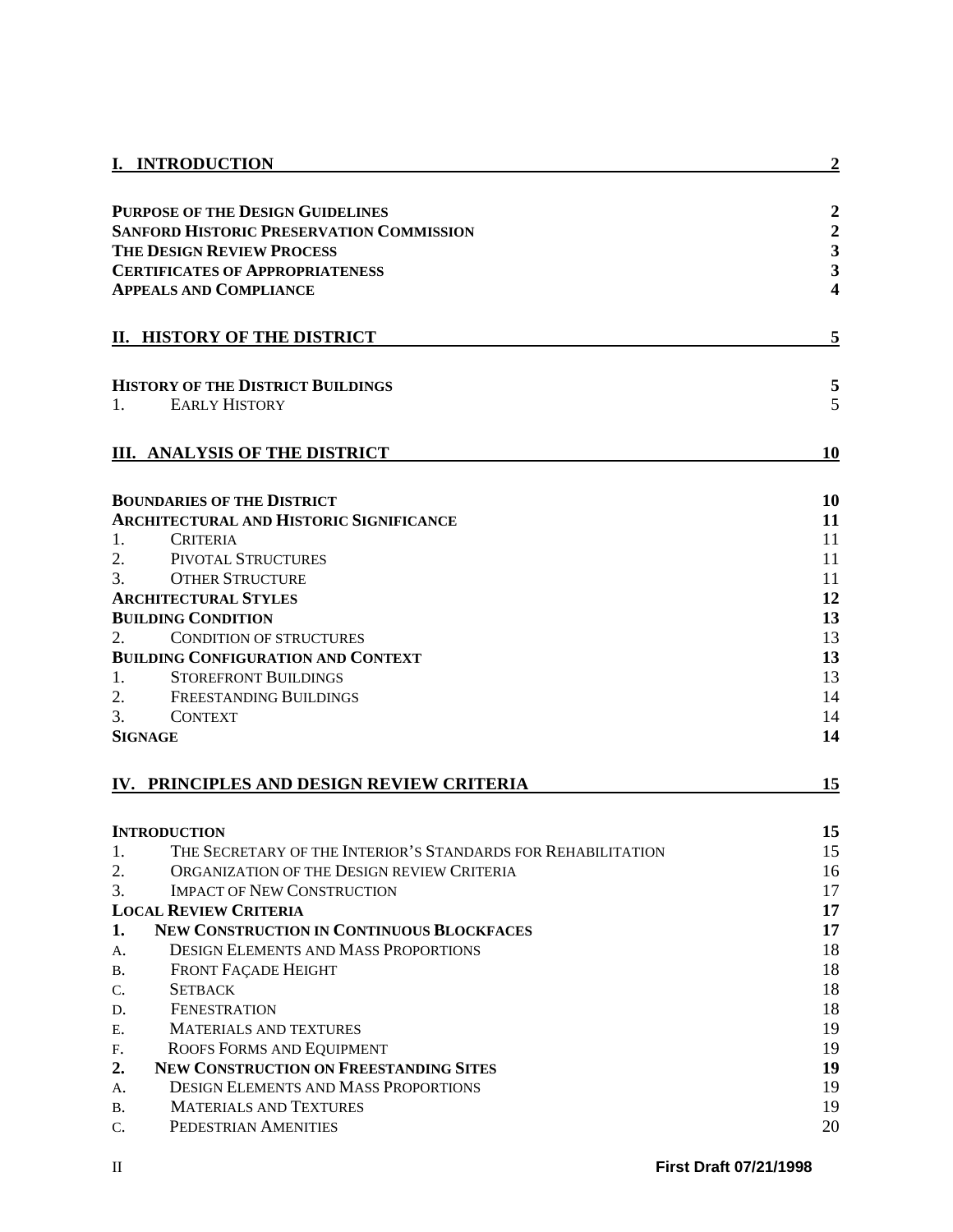| <b>ENTRANCE ORIENTATION</b><br><b>SETBACK</b><br><b>ROOF EQUIPMENT</b><br><b>REHABILITATION OF EXISTING STRUCTURES</b> | 20<br>20<br>20 |
|------------------------------------------------------------------------------------------------------------------------|----------------|
|                                                                                                                        |                |
|                                                                                                                        |                |
|                                                                                                                        |                |
|                                                                                                                        | 20             |
| <b>MAINTENANCE AND REPAIR</b>                                                                                          | 21             |
| <b>REMOVAL</b>                                                                                                         | 21             |
| <b>REPLACEMENT AND RECONSTRUCTION</b>                                                                                  | 21             |
| <b>WINDOWS AND OPENINGS</b>                                                                                            | 22             |
| <b>MASONRY</b>                                                                                                         | 22             |
| <b>WOOD</b>                                                                                                            | 22             |
| <b>STREETSCAPE</b>                                                                                                     | 23             |
| <b>LANDSCAPE PLANTINGS</b>                                                                                             | 23             |
| <b>PAVING</b>                                                                                                          | 23             |
| <b>FENCES AND WALLS</b>                                                                                                | 23             |
| <b>STREET FURNITURE</b>                                                                                                | 24             |
| <b>VISTAS</b>                                                                                                          | 24             |
| PARKING                                                                                                                | 24             |
| PEDESTRIAN ACCESS AND AMENITIES                                                                                        | 24             |
| <b>SIGNS AND AWNINGS</b>                                                                                               | 24             |
| <b>UTILITIES</b>                                                                                                       | 25             |
| <b>MOVING OF STRUCTURES</b>                                                                                            | 25             |
| <b>DEMOLITION</b>                                                                                                      | 25             |
| <b>V. CONCLUSION</b>                                                                                                   | <u>29</u>      |
|                                                                                                                        |                |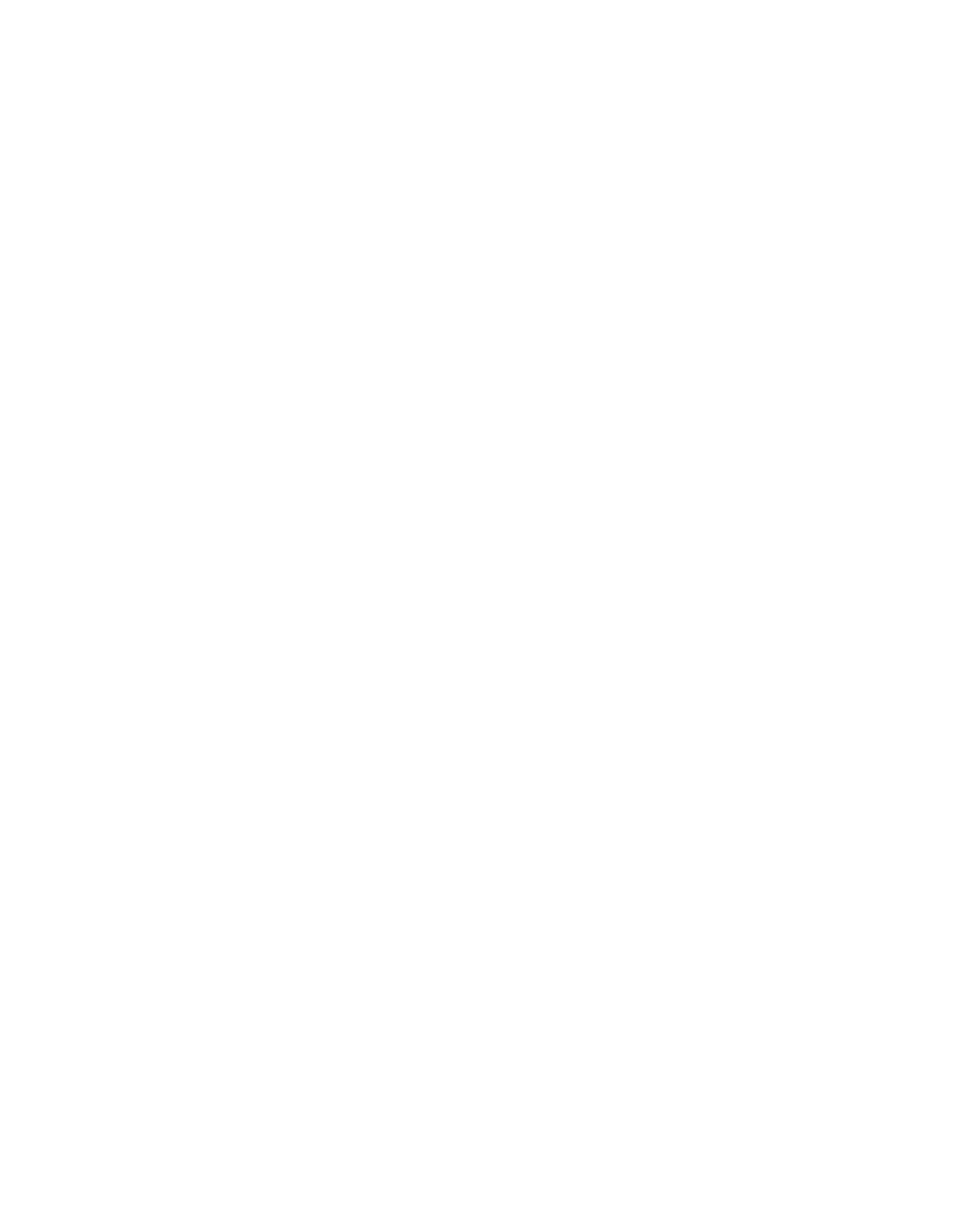# **Table of Figures**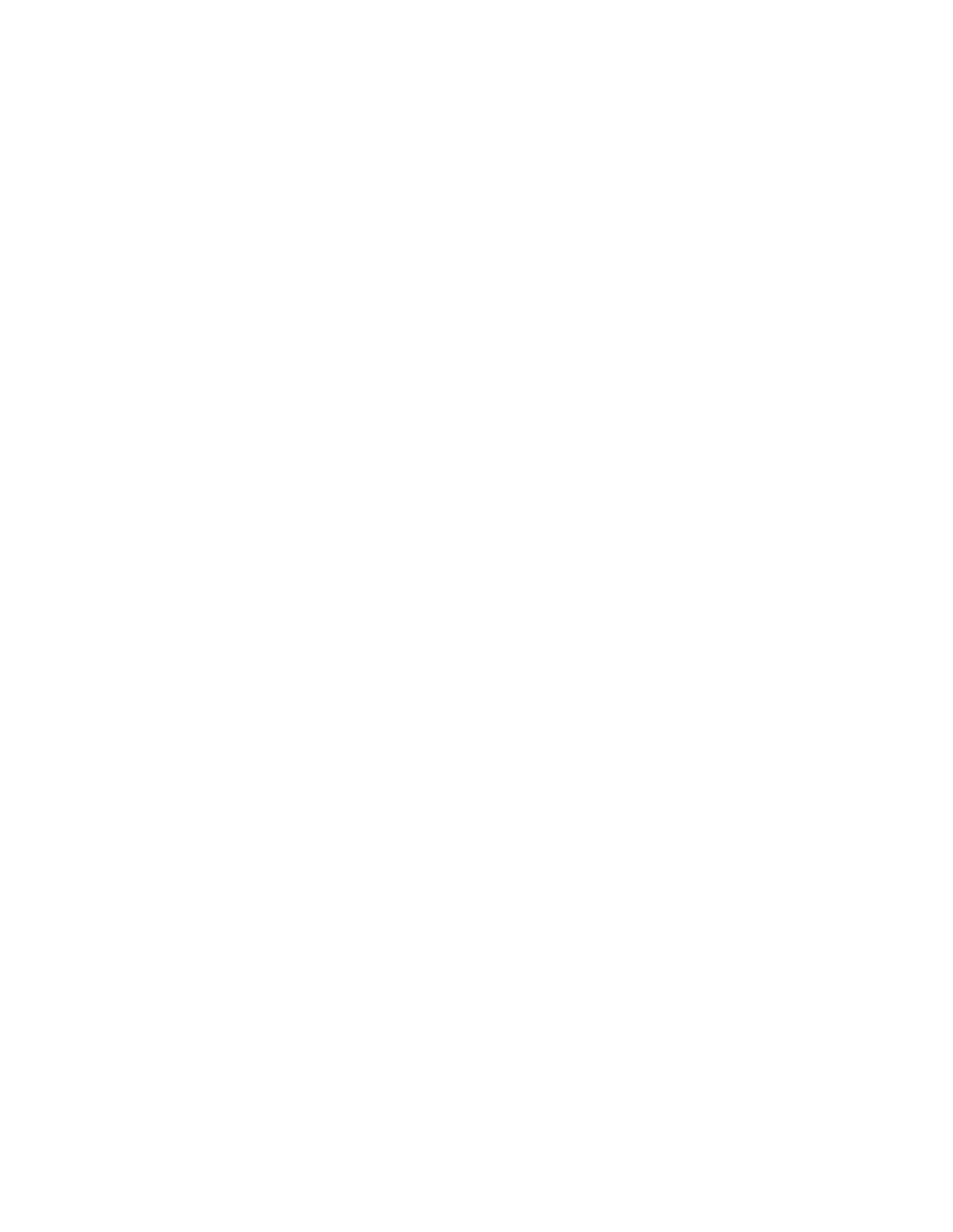# <span id="page-6-0"></span>**Figure 1: Downtown Historic Boundaries Map**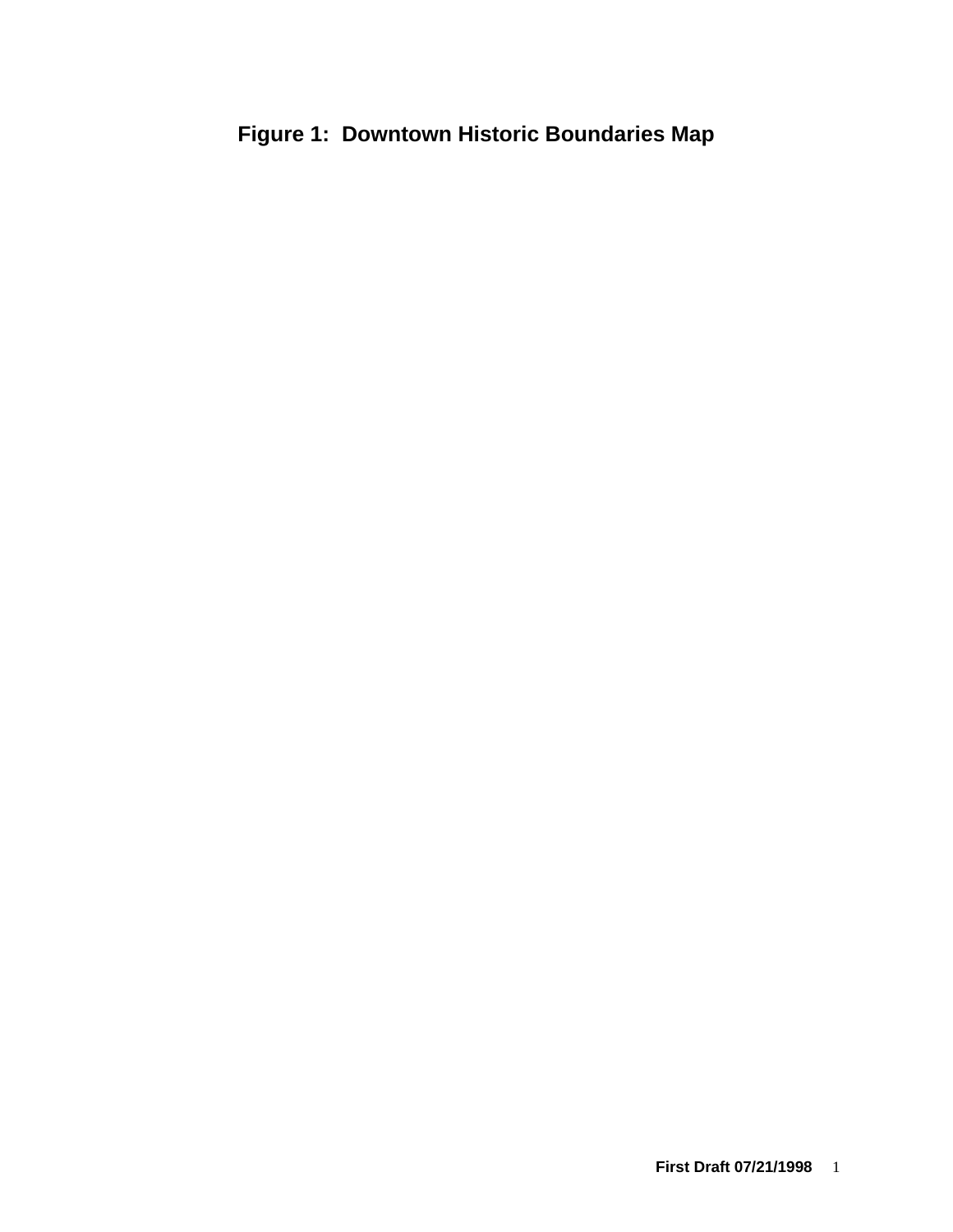# <span id="page-7-1"></span><span id="page-7-0"></span>**I. Introduction**

# **Purpose of the Design Guidelines**

Downtown Sanford is an important symbol for the people of this community. It represents the geographical, cultural, financial, governmental and historical center of the Sanford community. Downtown best represents Sanford past. Where the original Sanford commercial and trade center once stood, people can still see Art Deco terra cotta building decoration, corbelled brick storefronts and Neoclassic Ionic columns to remind them of days gone by.

Downtown Sanford is experiencing a renaissance. Construction projects abound, bringing new activity and people to downtown. Numbers of old buildings are being either rehabilitated for new uses or eyed as sites for new buildings. The renewed rush for downtown development may remove from the downtown one of the elements that contributes to its unique charm: its architectural heritage.

The purpose of these Design Guidelines is to establish as an explicit, formal City policy the preservation of the architectural heritage and integrity of downtown Sanford. The Design Guidelines offer a specific set of policies and standards which will ensure that necessary changes to the built environment in downtown will be sensitive to its architectural heritage. Adoption of this document and official designation of the downtown as a local historic district sets into motion numerous actions, both regulatory and non-regulatory, to implement the 2020 Land Use Plan 's historic preservation goal.

# <span id="page-7-2"></span>**Sanford Historic Preservation Commission**

The Sanford Historic Preservation Commission serves the public both as an administrator for the districts and as a facilitator to people who own properties in these areas. It provides assistance to owners and tenants, helps them plan the alterations that they are considering for their properties, and guides owners through the application process necessary to implement those changes.

The commission consists of seven (7) members appointed by the City Council for staggered, three-year terms. A majority of the commission members must be qualified by special interest, knowledge, or training in such fields as history or architecture. Also, all members of the commission must live within Sanford's planning jurisdiction, and at least one member of the commission must either reside or own property in the established historic district.

The commission has several powers and responsibilities, including recommending to the City Council the designation, or the removal, of historic district overlay zoning; granting requests for proposed changes within the historic district; conducting educational programs on historic preservation; cooperating with state, federal, and local governments, in pursuance of its responsibilities; and conducting meetings or hearings which are necessary to carry out these purposes.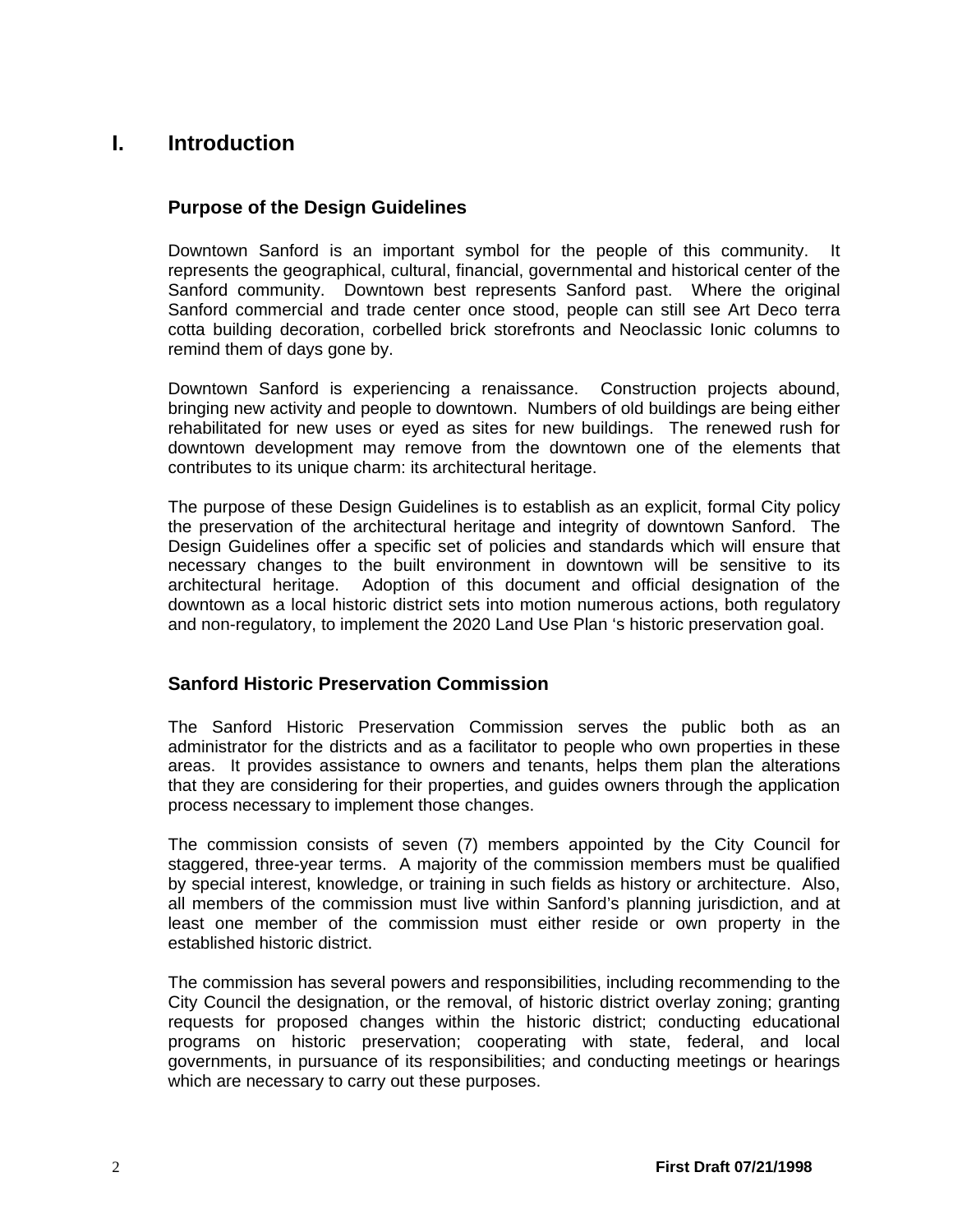# <span id="page-8-0"></span>**The Design Review Process**

Historic districts are not created to prevent change. The Historic Preservation Commission offers assistance to the property owner in shaping changes while meeting the requirements of the City Code. The City Code provides for a process that ensures that property changes are within the intent and the character of the historic district. In this special design review process, plans are examined before work is begun. The process does not require property owners to make changes to their properties, and it does not apply to interior alterations or routine maintenance that does not affect exterior appearance. However, any exterior alterations, new construction, demolition, significant landscape changes, or moving of buildings is considered. In the case of demolition the City Code provides for a delay of up to one (1) year during which alternatives to demolition can be explored.

An important purpose of the Historic Preservation Commission is to assist and consult with property owners about proposed changes to properties in the historic districts. In the early planning stages of a project, property owners should call the Historic Preservation Commission staff with any questions or concerns. The staff can assist by interpreting the City Code, suggesting solutions to problems, and explaining the review process. Furthermore, staff can make on-site consultations and provide technical assistance in solving related problems.

# <span id="page-8-1"></span>**Certificates of Appropriateness**

Design guidelines for reviewing the compatibility of changes in the districts with the existing character of the districts were adopted in 1997. These guidelines are based on a commonsense approach to the enhancement of historic structures and districts. They stress the importance of protecting and maintaining historic structures and districts, and they advocate repair over replacement. The Historic Preservation Commission will provide property owners with a copy of the relevant guidelines for a project. Following an application review, a Certificate of Appropriateness is issued to show that the proposed project has been reviewed according to the design guidelines and found to be appropriate.

The Historic Preservation Commission has established a Design Review Advisory Committee to assist property owners in interpreting the guidelines for complex projects such as major additions and new construction. The Historic Preservation Commission is made up of volunteers who are familiar with the guidelines. This group meets with property owners informally before any application is completed or reviewed. The dates of the Historic Preservation Commission monthly meetings are available from the Historic Preservation Commission.

A Certificate of Appropriateness is not necessary for routine maintenance, which includes repair or replacement when there is no change in the design, materials, or general appearance of the structure or the grounds; however, a certificate of appropriateness is issued for all other projects. Any repair or replacement necessitating a change in design, materials, or general appearance is defined as an alteration and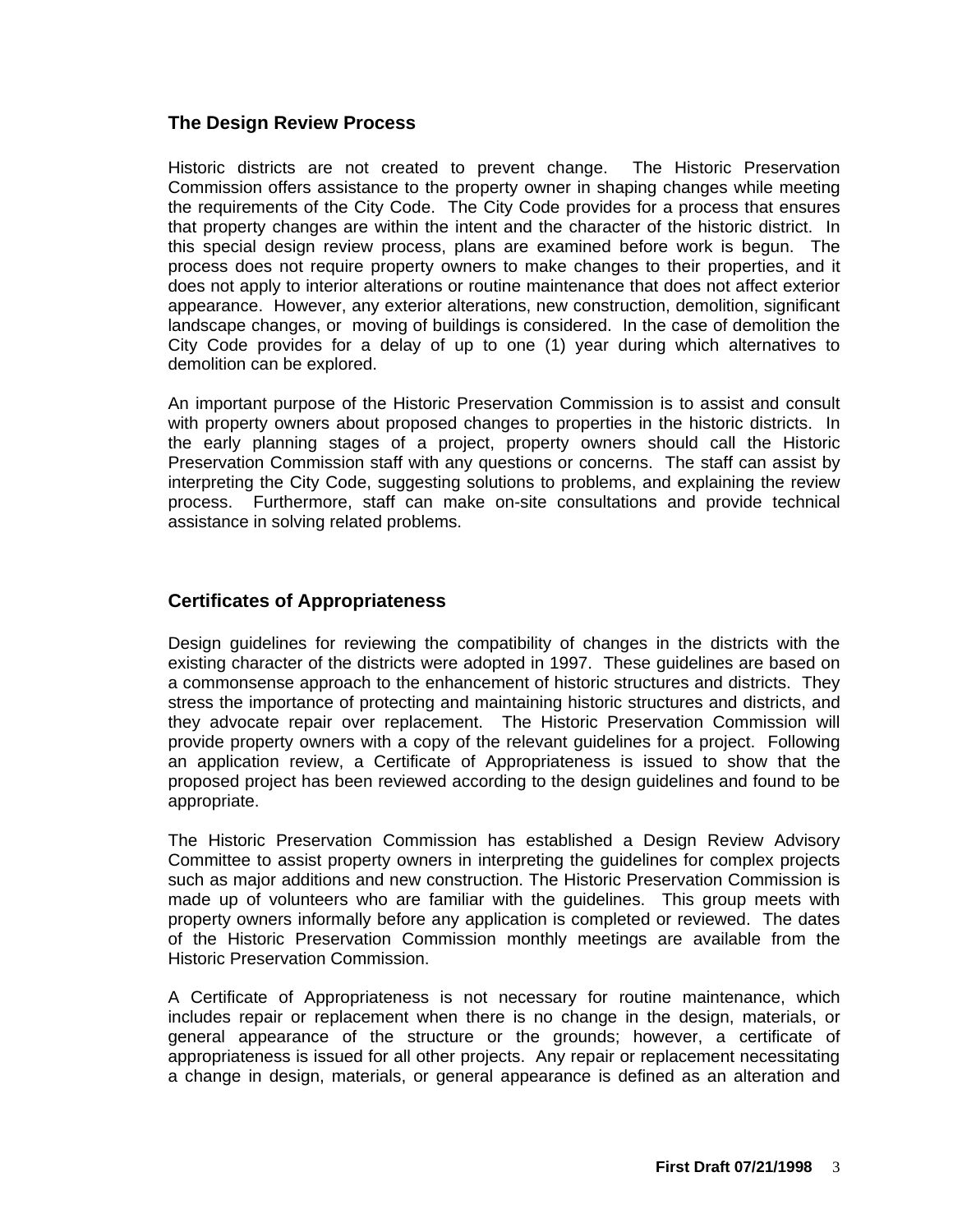requires a certificate of appropriateness, as does any proposed new construction or site development.

An application form for a Certificate of Appropriateness may be obtained from the Historic Preservation Commission office. Drawings and/or photographs depicting the proposed changes are generally required for the review.

Most applications can be reviewed and approved by the Historic Preservation Commission staff through the minor work process. Major work projects are reviewed by the Historic Preservation Commission Certificate of Appropriateness Committee. Examples of these types of changes are new construction, additions, demolition, tree removal, and parking lots. The seven-member Certificate of Appropriateness Committee meets monthly, and a decision is usually reached during the meeting at which the application is heard.

# <span id="page-9-0"></span>**Appeals and Compliance**

In any action granting or denying any Certificate of Appropriateness, an appeal may be taken to the Board of Adjustment within fifteen days following the decision. Appeals regarding the granting or the denying of Certificates of Appropriateness should be in the nature of *certiorari (*challenging only whether the commission followed its rules and procedures).

Any person or corporation who violates any of the provisions of the Historic District regulations is subject to a civil penalty of not more than \$100 per day. The penalty may not be assessed until the violator has been notified of the violation; however, each day of a continuing violation constitutes a separate violation and may be fined separately.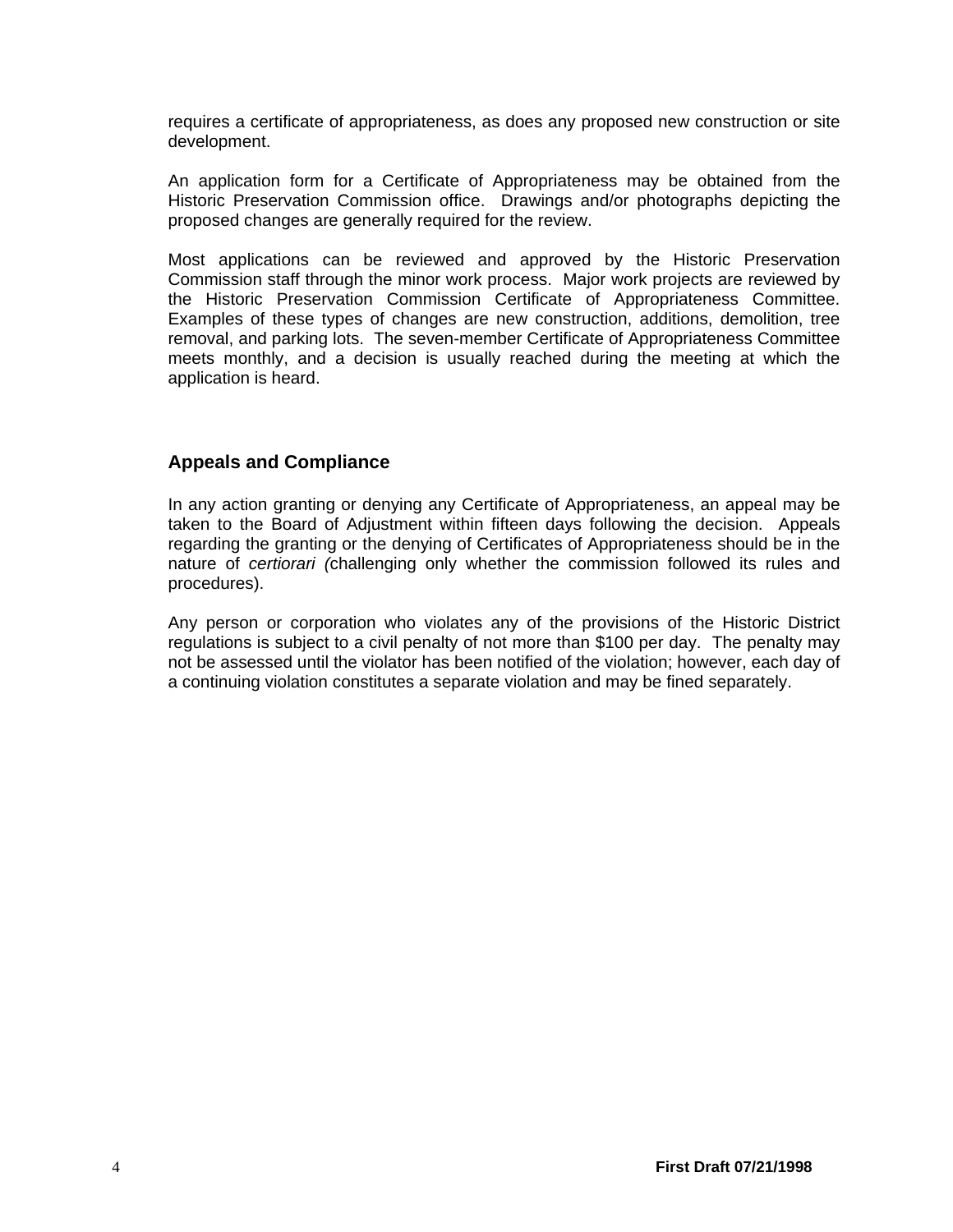# <span id="page-10-0"></span>**II. History of the District**

This section of the Downtown Sanford Historic Preservation Design Guidelines describes the history of the district's buildings and urban landscape.

# <span id="page-10-1"></span>**History of the District Buildings**

The history of downtown Sanford presents one of the most compelling reasons for the preservation of the historic district. The architecture of downtown is representative of the diverse players who molded the City into a center for industry, commerce, education and culture. The focus of the design guidelines is on buildings constructed in the nineteenth and twentieth century. However, the personalities, events and architecture of the City's earliest years have had a major impact on modern Downtown Sanford.

#### <span id="page-10-2"></span>**1. Early History**

Sanford (population (21,000) is located in the central Piedmont area of North Carolina, occupying the gently rolling hills of the state, which are flanked on each side by the mountain region of the west and the coastal area of the east. Several rivers and streams lace the region, providing opportunities for successful cash crops (primarily tobacco) and recreational facilities for activities such as water skiing, camping, and hiking. Since its incorporation in 1874, Sanford has been an active railroad and industrial center, known as one of the nation's largest producers of brick and pottery products. The Downtown Sanford Historic District is located in the geographical center of the city about 370 feet above sea level and is considered the major activity and service center of the city, county, and much of the surrounding area. Its 96 structures occupy an area of approximately 36 acres, roughly bounded by Gordon Street on the north, Chatham Street on the east, Cole Street on the south and Horner Boulevard on the west.

The streets of Sanford basically follow a grid pattern, with the major arteries corresponding with the many highways that pass through the town and the district area. The angular and unsystematic placement of the streets in the eastern portion of the district is caused by the paths and crossings of the extensive railroad track system of the Atlantic, Southern, and Seaboard Coast lines. The railroad tracks also serve as a natural division between the old and new sections of the downtown area, having served to develop the town in its early history and playing an important role even in today's situation as an active rail center. Some major streets running perpendicular to the tracks change names after crossing over into the older area-- Carthage becomes Charlotte and Wicker becomes McIver. The principal streets running northwest to southeast in the district are Steele, Moore, and Chatham, the rear lot lines of whose buildings form the eastern boundary of the district. Horner Boulevard, the western boundary, is a major four-lane highway, running parallel to the downtown area and forming a boundary between the central business district and other activities and growth. The streets of the district are nearly all bordered with small holly trees, the result of a downtown development plan suggestion by Odell and Associates consulting firm in 1976.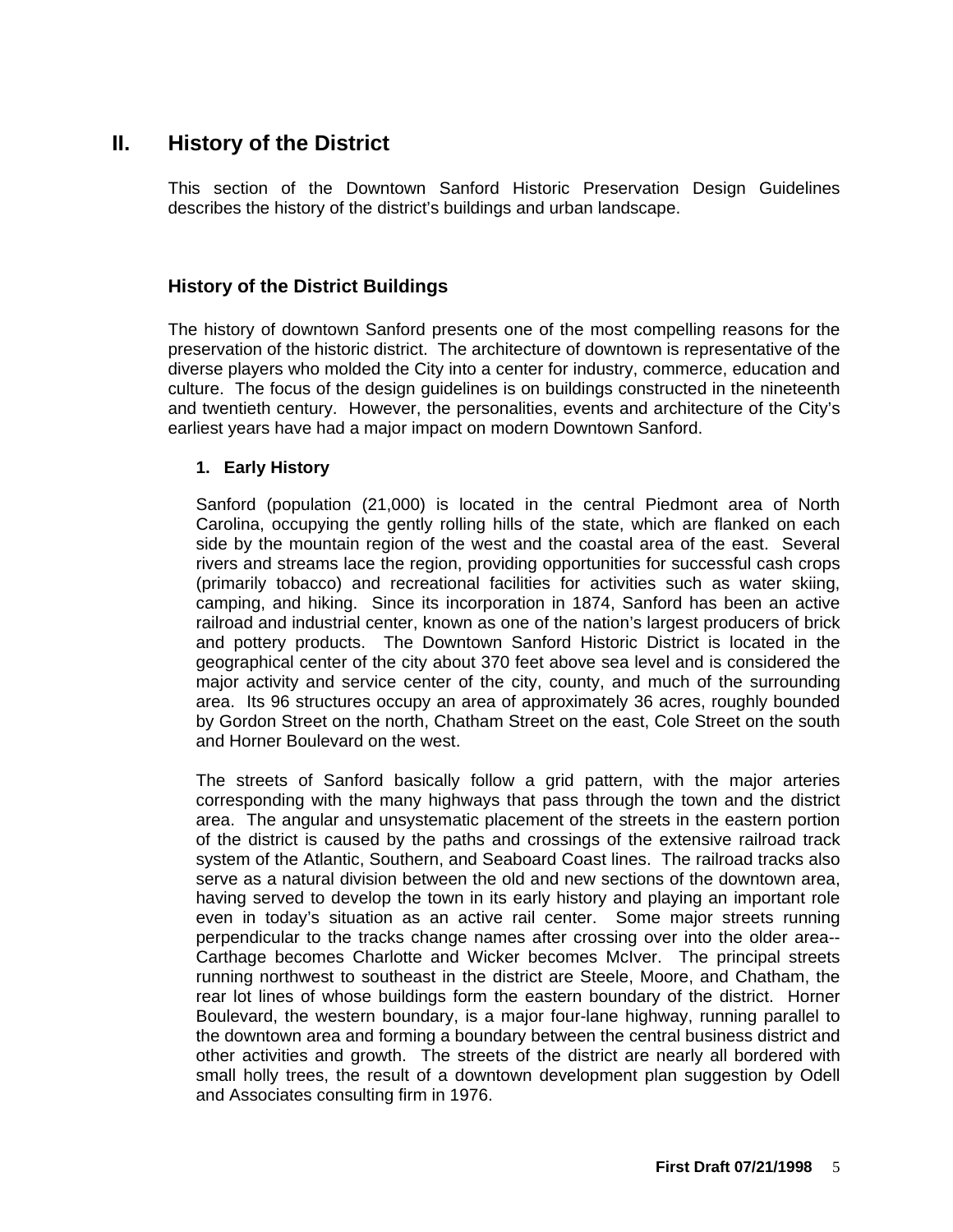Development in the district dates principally from the boom period of about 1895 to 1930, with a few significant buildings dating from an earlier or later time. Beyond the boundaries of the district are buildings of uniformly later date, different use, different densities, and some strip development. Land uses within the district remain essentially unchanged since the principal period of development, with most structures dedicated to commercial uses. A few houses survive in residential use, while several others have been adapted for use as offices. Other land uses in the area include light industrial and public/institutional, such as municipal offices and Post Office/Federal Office Building. Changes in building use over time have included the conversion of an early hospital to rental apartments and the closing of major downtown hotels in favor of motels further from the city's center.

For the most part, the buildings in the district are typical of late nineteenth and early twentieth century designs, one to three stories in height (with some taller buildings from the late 1920s and early 1930s), of solid masonry construction, and topped by flat or stepped roofs. Buildings are generally set flush with the sidewalk and have plate glass display windows and recessed entrances. Surviving ornamentation consists of decorative brick and stonework and molded terra cotta restricted on most buildings to the upper floors. Although later twentieth century infill buildings are of simpler design, and a number of early buildings have experienced some degree of alteration, the district retains much of the character and quality that it had achieved by 1930. It remains the "bricky-looking town" described by Bill Sharpe.

As one enters the district from Hawkins Avenue, the first structure encountered is the Railroad House, (individually listed in the National Register in 1973), the only building surviving in the district from the period of Sanford's establishment. The frame Gothic Revival cottage, built by the Raleigh and Augusta, is located across Charlotte Avenue from its present site. After being given to the City, it was moved in 1962 and adapted for use as offices for the Lee County Chamber of Commerce. It is a fitting symbol for a town whose establishment and early development were a direct result of the construction of railroads, an activity which had a dramatic impact on the entire state in the second half of the nineteenth century.

Quite naturally, early commercial development in Sanford occurred adjacent to the rail lines, which were the cause for the town's existence, with a somewhat greater concentration of buildings to the east along what is now Chatham Street. Little is known of the buildings erected prior to 1900, but it can be surmised that many were of frame construction, of one or two stories in height, susceptible to destruction by fire and rapidly replaced by more substantial buildings of masonry construction. Branson's Business Directories for the years between 1878 and 1896 reveal the rapid growth of the commercial life of the town, so that by the latter year, there were well over thirty merchants and tradesmen listed as operating businesses in the town. Specialization of merchandising had begun, as there were jewelers, druggists, milliners, and furniture stores. However, the majority of concerns still were classified as general stores.

Unfortunately, few if any of the buildings associated with these early business ventures survived much beyond the turn of the twentieth century. The 1908 Sanborn Insurance Company maps show a brick furniture store and bank and a bottling works on the northeast side of the intersection of Chatham and Charlotte streets, a site on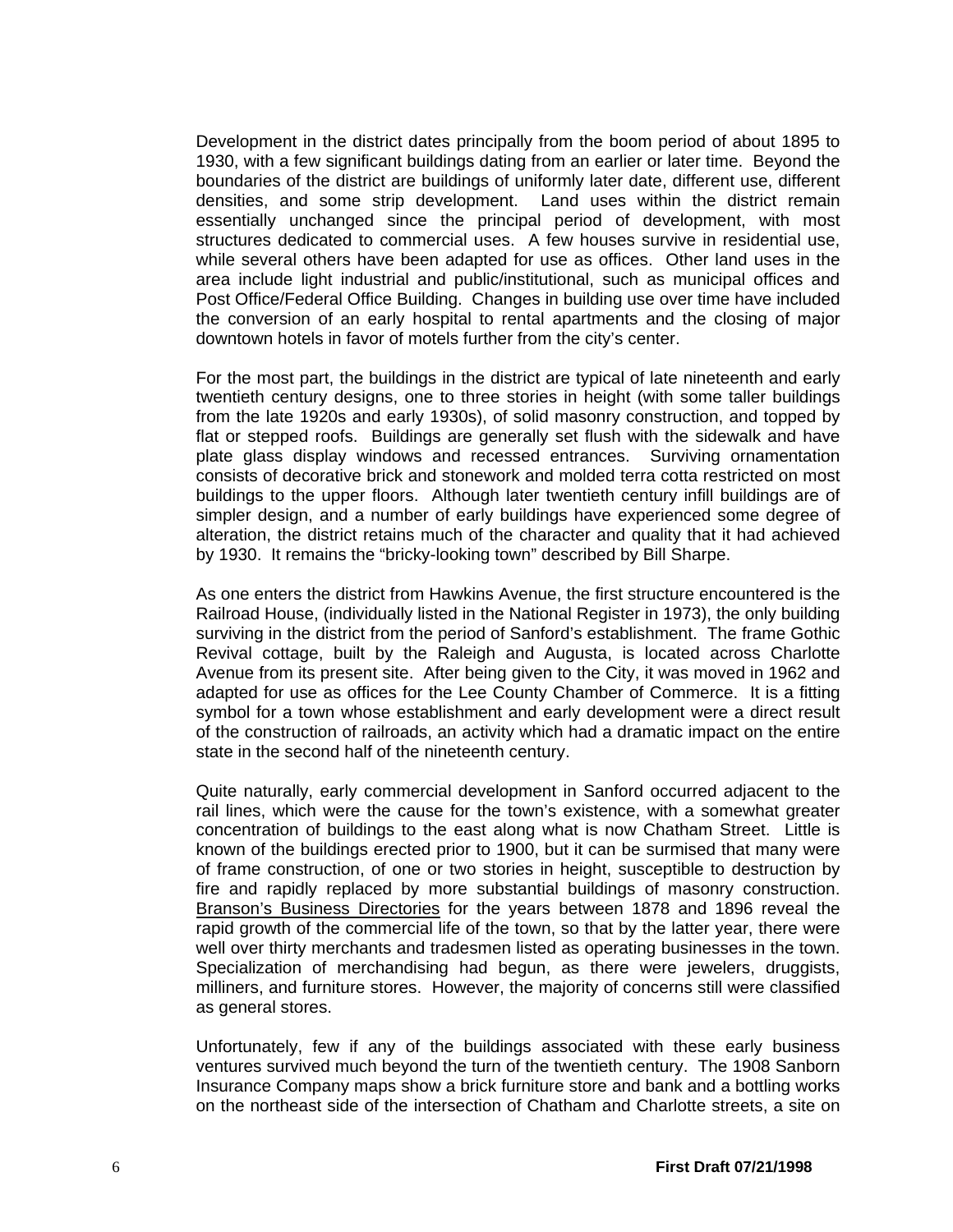the southeast corner of that intersection to be occupied by the Sanford Buggy Manufacturing Company, and a number of one and two story frame and brick structures arranged along Chatham Street. West of the tracks, there stood several buildings along Moore Street between Carthage and Wicker Streets, including a post office and the Bank of Sanford Building, which also housed the Opera House (both destroyed). Along the same block of Steele Street were several frame dwellings, a stable, and a marble yard. Moving from west to east on the north side of Carthage Street at the time, one encountered the Graded School and Baptist Church at Steele Street and the Episcopal Church at Moore Street. At the center of a triangle created by Chatham, Moore, and Carthage/Charlotte Streets and crisscrossed by the three rail lines, stood the railroad passenger depot with a farm freight depot several hundred yards to the southeast. The passenger depot was a handsome brick building with the typical heavily bracketed, wide flared overhang on its rid tile, hipped roof. Its façade was distinguished by a central gable with a palladian window. This building and the nearby Railroad House served as a natural focal point for the district.

Surviving commercial buildings from the first decade of the twentieth century are typical of those being built in small towns everywhere at the time. Examples include the former bank and drug store at the corner of Chatham and McIver Streets, notable for its corbeled cornice and segmental arch window openings on the north elevation, and the adjacent five-bay commercial building with its coved metal cornice.

By 1915, the Sanborn maps were showing a strong shift in the direction of Sanford's commercial development, perhaps influenced by the location of Little Buffalo Creek to the rear of the buildings on the East Side of Chatham Street. In the preceding seven years, numerous buildings had been constructed along Moore, Wicker, and Steele Streets, while Chatham Street from Charlotte to Maple was fairly complete. A few dwellings survived in the area, but by then, it was given over almost entirely to commercial, light industrial and civic structures. The town's growth as a retail center for the surrounding rural areas necessitated the construction of buildings dedicated to sales of dry goods, drugs, hardware, furniture, and jewelry. There were also banks, undertakers, restaurants, barber shops, 5 & 10¢ stores, insurance offices, a lodge hall, a hotel, livery stables, a bottling works, and a moving picture theater. As is true now, the majority of these buildings were one or two stories in height and of brick construction. Notable exceptions were the Sanford Buggy Company and the McCracken Building, both three-story buildings, which still stand. A handsome City Hall, built about 1910 and located on the north side of Charlotte Avenue just east of Chatham, featured the decorative brickwork, which was to become a hallmark of the town's commercial area, reflecting its debt to the important local brick-making industry. The building is most notable for its massive three-story central tower, covered by a convex four-slope roof and capped by a domed and columned lantern.

The 1925 Sanborn map shows the block bounded by Carthage, Moore, Wicker and Steele Streets as almost fully developed with construction underway on numerous buildings in the area comprising the historic district, as Sanford participated in the construction boom, which swept the nation during the 1920's. During this period, the old bottling works building on the north side of the intersection of Chatham and Charlotte Streets was probably remodeled to its present polychromed Art Deco appearance by the Coca-Cola Bottling Company. Many of the district's landmark buildings were constructed during the 1920's including the Masonic Lodge Building,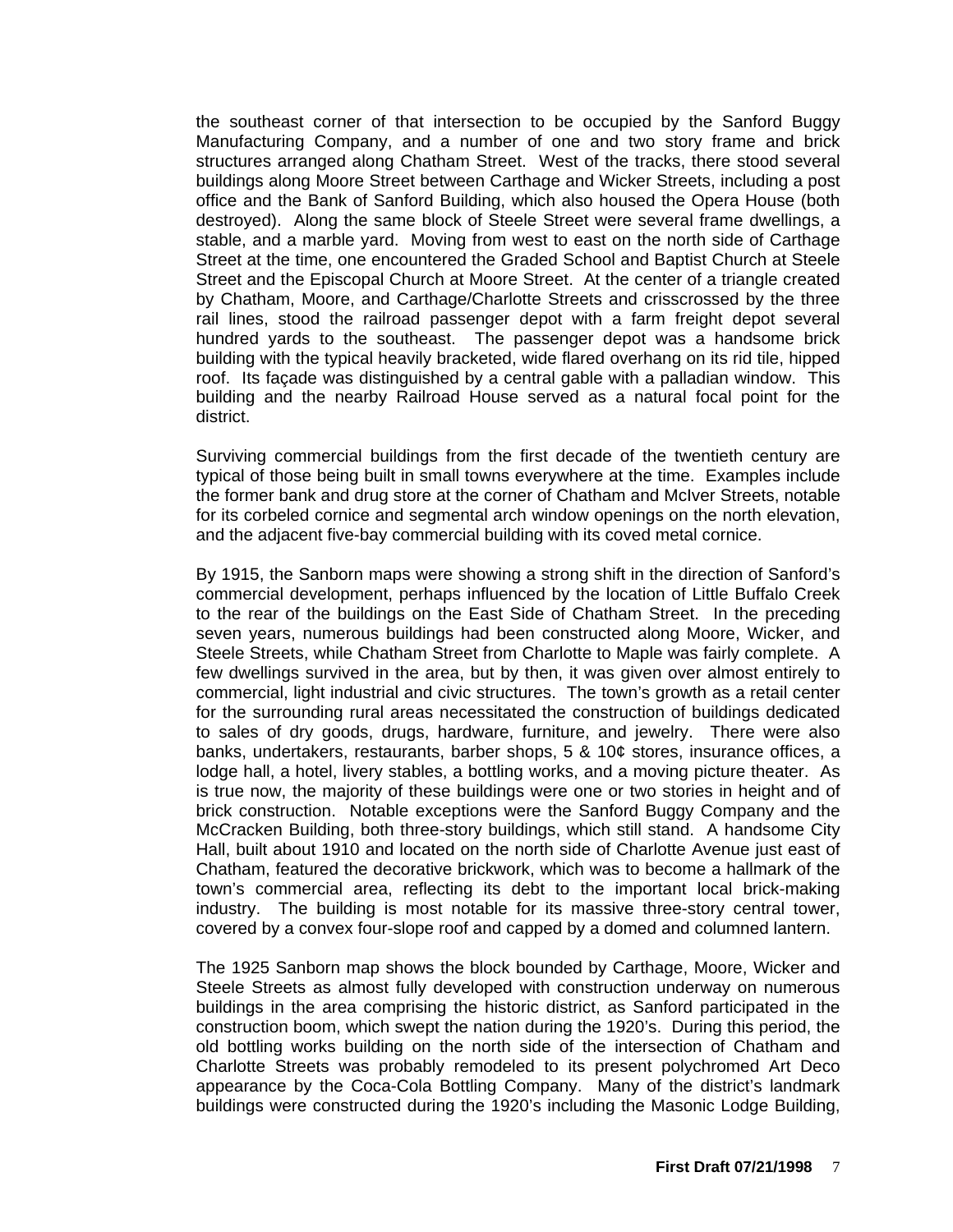the Makepeace Building, and the Temple Theatre. The Lodge is a three-story structure in blond brick featuring granite pilasters rising to a horizontal band above the second floor windows with four raised medallions bearing the Masonic symbol; this treatment is repeated on the west elevation. The five bays of the Makepeace Building are divided by brick pilasters; at the roofline, these divisions are marked by spheres on plinths. Above the narrow central bay is a terra cotta name panel topped by a pediment and flanked by decorative brick inset panels. Finally, the façade of the Temple Theatre is an eclective blend of classical and Art Deco details with handsome decorative brick panels, horizontal terra cotta bands, arches, and terra cotta relief panels.

Within the next few years, several other significant structures rose in the thriving central business district and remained important anchors in the area. The six-story Wilrik Hotel, the area's tallest structure, featured restrained classical detail; its first two stories were distinguished by a stone surface capped by a molded cornice, while the sixth floor windows were topped by a bracketed skirt roof of ceramic tile. Representative of the change from horse powered personal transportation to the automobile was the Cole Pontiac Building at the western edge of the district, the last remaining building in downtown Sanford of the early service stations and automobile sales and repair structures which replaced the livery stable and carriage and buggy shops. This extensive brick structure featured a stepped and arched parapet with stone coping, two ranks of five large arched windows on the west elevation and a variety of terra cotta ornament. Molded terra cotta and cut stonework also ornamented the commercial building which became home to Hubbards Shoe Store, reflecting the Tudor Revival style so popular in the 1920's. The contemporary structure on the southeast corner of Wicker and Steele Streets, formerly used as a post office, also featured terra cotta decoration, in this case of classical design, including egg and dart molding, modillion blocks, and a scrolled shield medallion above the main entrance. Simpler buildings also survived from the period, but all displayed some degree of decorative brickwork, including horizontal and vertical banding, patterned panels, and tapestry and varicolored bricks, reflecting the town's growing status as a brickmaking center for the nation.

The fact that much of the area was already fully developed combined with the Great Depression to create a decline in the rate of construction in Sanford's central business district during the 1930's, a trend which continues to the present. New construction since 1940 has largely been the result of demolition or destruction by fire of already existing buildings, such as the circa 1950 structure, which replaced the early twentieth century bank and opera house building which burned in 1947. Two significant buildings that survived from the Depression era were the 1930 Carolina Hotel with handsome brick arches decorating its four-story façade, and the former U.S. Post Office, whose restrained classicism was typical of Works Projects Administration buildings constructed during the Depression. Post-Depression and post-World War II construction generally exhibited less architectural flair than earlier buildings, with little or no ornamentation and a fairly bland use of materials. Although most newer buildings continued in the traditional use of brick, some recent structures were concrete block, aggregate materials, and glass walls or screens. The commercial building at the northwest corner of Moore and Wicker Streets was a windowless block covered in concrete, while the structure at 127 South Steele Street was a steel frame with glass wall building with a metal lattice screen covering the façade's upper floors. Several early buildings in the district were altered by the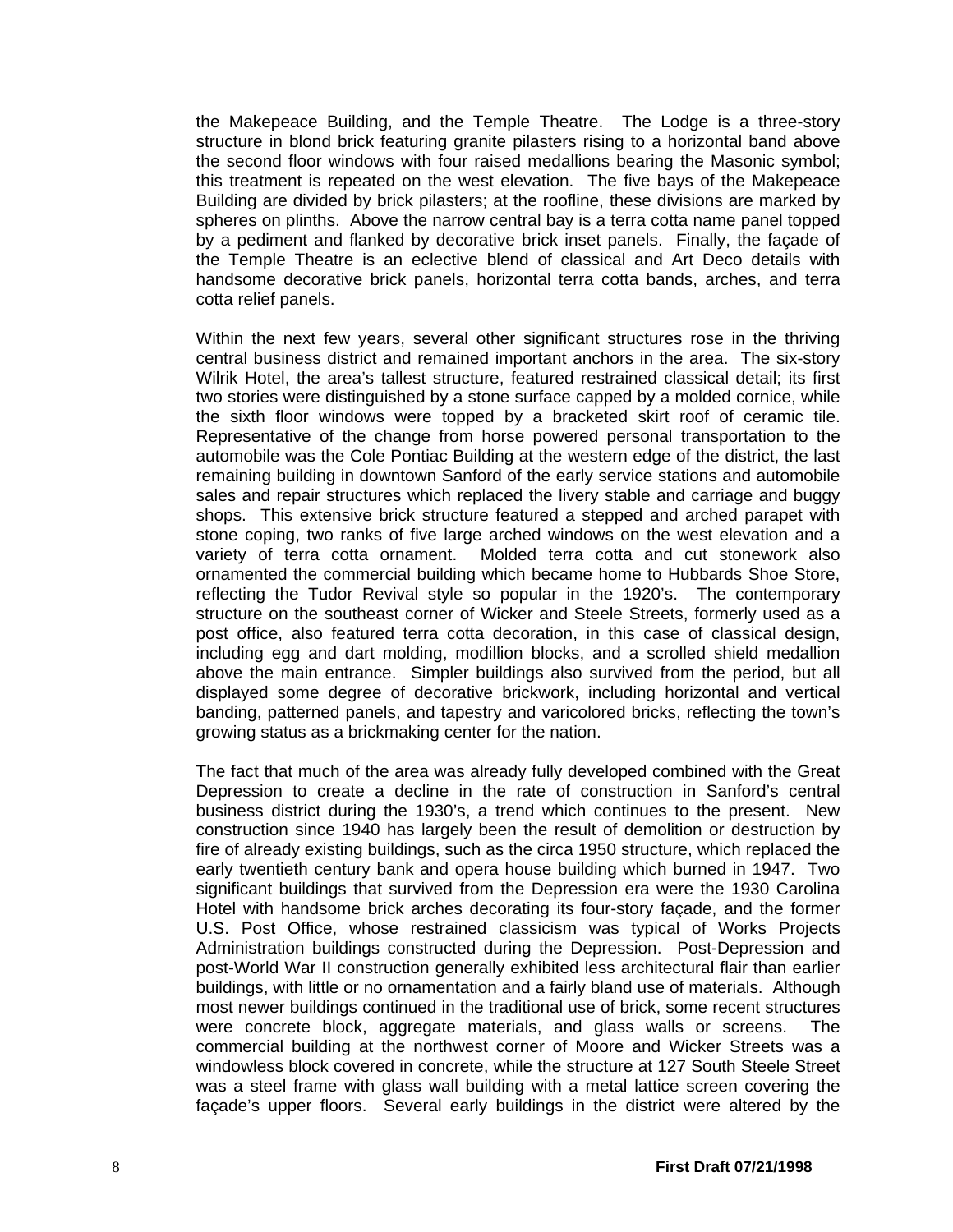installation of screens or other coverings of metal, stucco, or permastone, which obscured the façade details typical of late nineteenth and early twentieth century commercial buildings.

The overall visual impact of the area remains that of a per-World War II commercial district which has undergone normal development since the period of significance. The area to the west of the rail lines is fairly densely developed, with most later buildings erected as infill or replacements for destroyed buildings. East of the rail lines, many buildings are detached from their neighbors, and there has been little infill. The creation of parking lots has had only a minor impact on the district's visual character. Parking spaces at he rear of buildings, in the center of developed blocks, and adjacent to detached buildings have generally provided ample parking for the district. Rehabilitation activities are underway in several buildings, including the Temple Theater and the Wilrik Hotel. A downtown merchants association has formed the Downtown Sanford Redevelopment Corporation and appointed an executive director to work for the continued vitality of the downtown. Sanford also has recently selected as a Main Street community.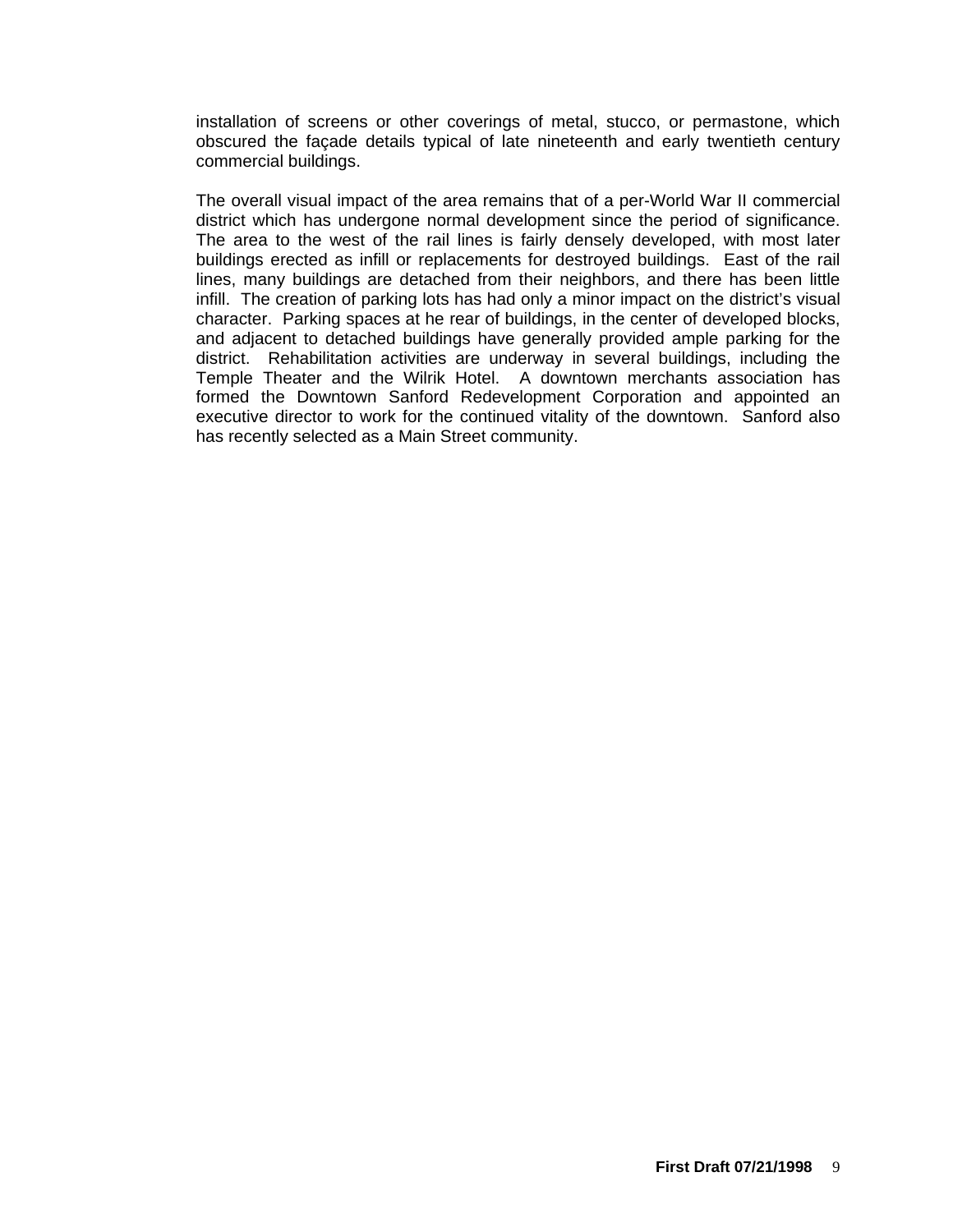# <span id="page-15-0"></span>**III. Analysis of the District**

During the summer of 1992, J. Daniel Pezzoni completed a countywide survey and inventory of historic resources. This work updates an earlier survey performed on the downtown Sanford before nomination of the area for listing on the National Register of Historic Places in 1985. A study area was designated which encompassed the National Register boundaries and included the surrounding properties. An inventory data form was completed for each property, including historical, architectural, and landscapes data, photographs and other pertinent information.

The information which resulted from this survey and the previous inventory was used to analyze the attributes and needs of the historic area, and to establish the final boundaries of the Local Historic District. This section of the Downtown Design Guidelines addresses the existing conditions, which make up the Downtown Sanford Historic District. The section is divided into seven subsections:

- Boundaries of the District
- Architectural and Historic Significance
- Architectural Styles
- **Physical Condition**
- Building Configuration and Context
- **Signage**

# <span id="page-15-1"></span>**Boundaries of the District**

The Downtown Sanford Historic District is located in the geographical center of the city about 370 feet above sea level and considered the major retail center of the city, county and much of the surrounding area. Its 95 structures occupy an area of approximately 38 acres, roughly bounded on the north by Gordon Street and Carthage/ Charlotte Avenue, on the east by the rear lot lines of the buildings along Chatham Street, on the south by Cole Street and Maple Street, and on the west by Horner Boulevard, as shown on the attached map.

The Downtown Sanford Historic District encompasses the principal blocks which have comprised the town's central business district since the late 1920. Since then, the commercial center has spread from the areas immediately adjacent to the intersecting rail lines to the current western edge of the district, Horner Boulevard (U.S. Highway 421). The U.S. Highway 421 corridor is a highly visible boundary, because it is a major thoroughfare along which much post 1950 strip development has occurred. The northern, eastern, and southern boundaries generally separate the district from residential areas with some late  $20<sup>th</sup>$  century commercial and public use structures in between.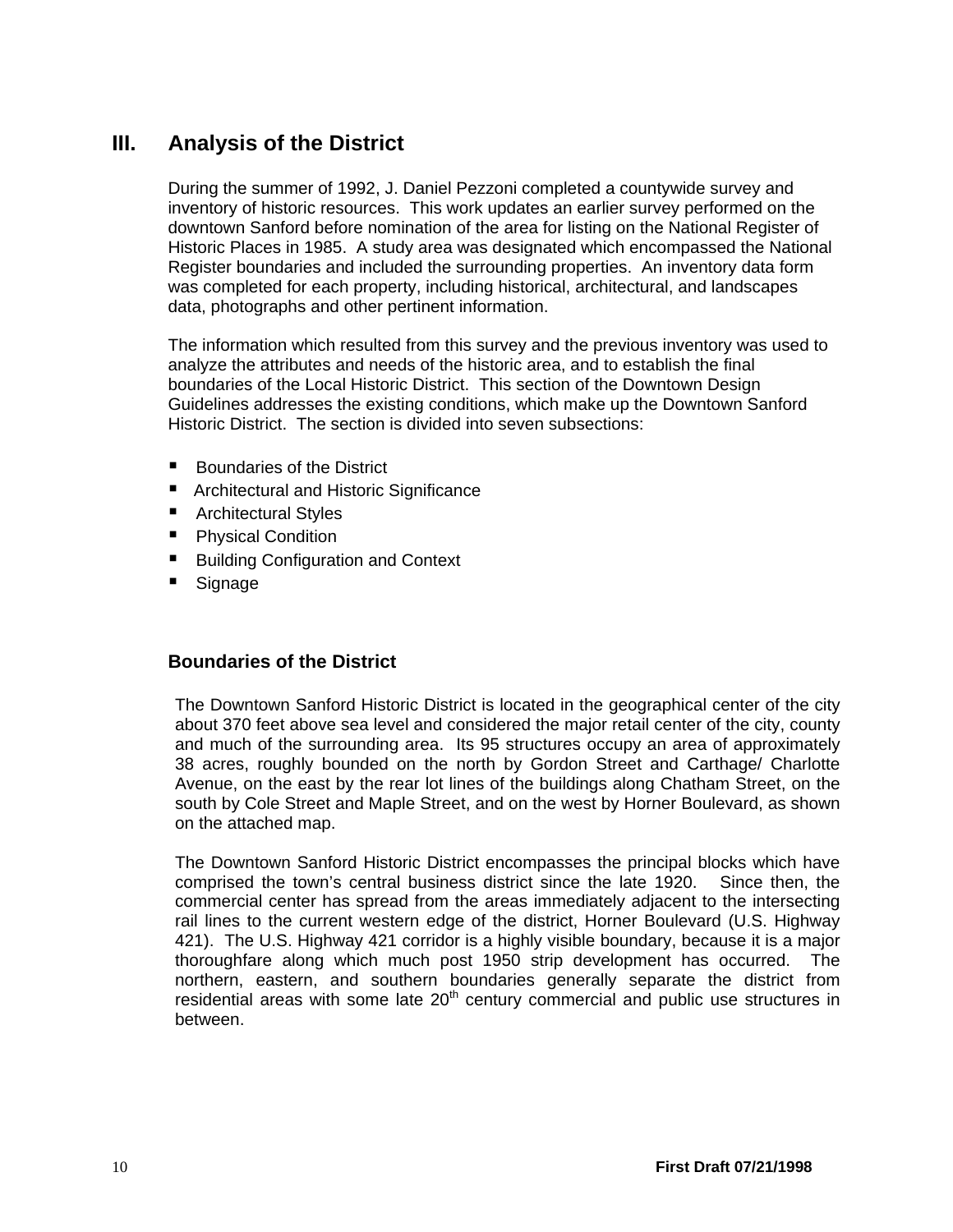# <span id="page-16-1"></span><span id="page-16-0"></span>**Architectural and Historic Significance**

# **1. Criteria**

The City's consultant team evaluated each structure in the study area in terms of architectural and historic significance. The following terms and definitions were used in the evaluation.

- **Pivotal:** Those properties which are unique or best examples of the qualities that make up the district.
- **Contributing:** Those properties which contribute to or support the qualities that make up the district.
- **Noncontributing:** Those properties which do not yet contribute to the district.
- **Intrusive:** Those properties which have a negative impact on the integrity of the district.

 The rating of each structure in the district for architectural and historic significance is included in the District Properties List in Appendix B.

#### <span id="page-16-2"></span>**2. Pivotal Structures**

The downtown Sanford Historic District contains 95 buildings on 38 acres. The distribution of these structures across the range of significance rating is shown in **Figure 2: Significance.** Of these structures, 11 buildings, are rated as "pivotal". The buildings constitute the most valuable historic and cultural resources of the downtown area. **Figure 3: Pivotal Structures** lists these individually.

#### <span id="page-16-3"></span>**3. Other Structure**

Of the remaining 85 buildings, 44 are rated as "contributing" to the district. Thirtyfive (35 buildings) are rated as "noncontributing", although, by virtue of their age, they may become contributing in the future.

About 5 buildings in the district are rated 'Intrusive". Buildings are rated as intrusive because of insensitive rehabilitation that applied inappropriate materials to an older building façade. At least one of these 5 buildings can be rated as contributing if inappropriate treatments are removed in a subsequent rehabilitation effort.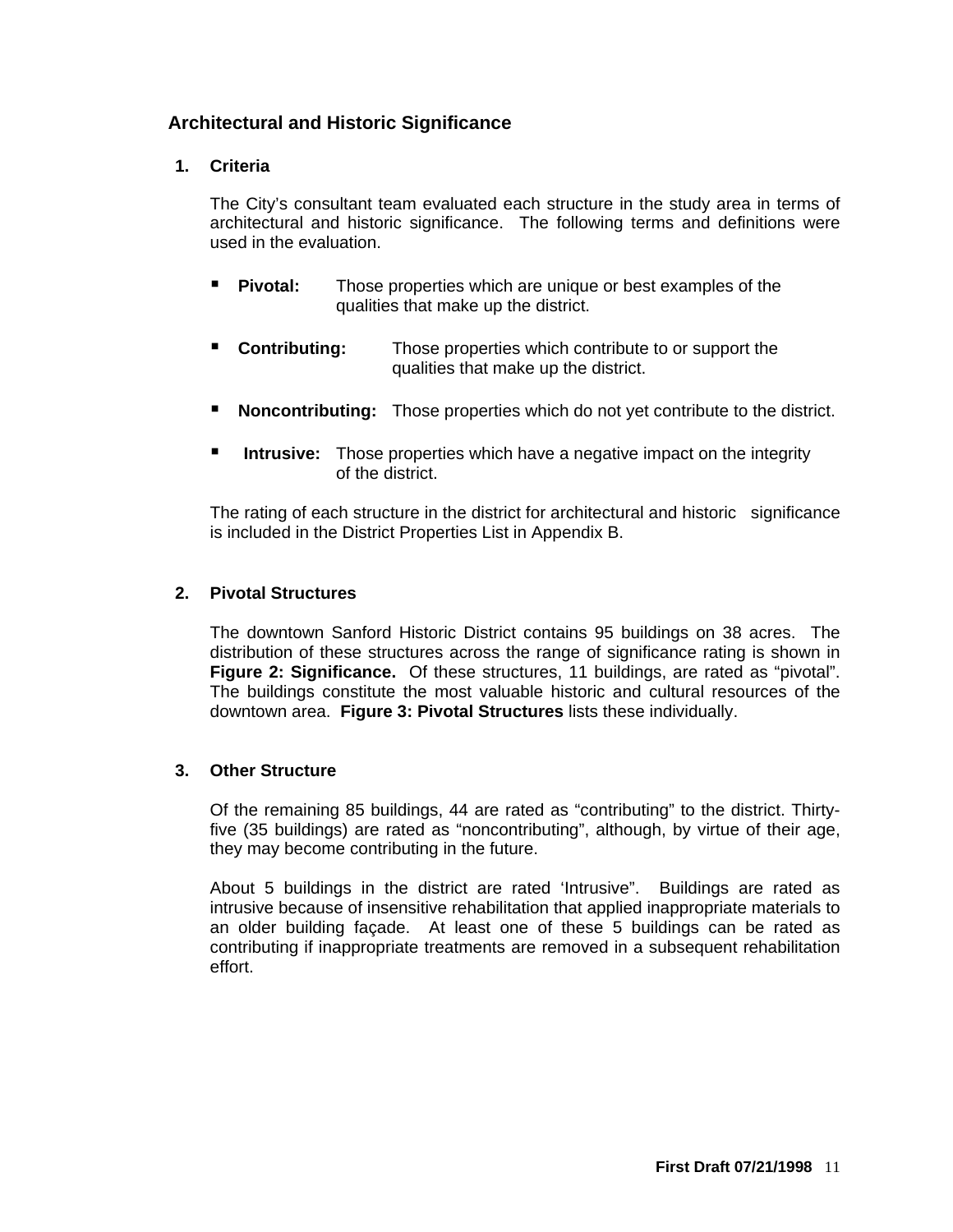# **Downtown Sanford Design Guidelines**

# **Figure 2: Significance**

<span id="page-17-1"></span>

| <b>Building Rating</b> | <b>Number of Buildings</b> | <b>Percent of Buildings</b> |
|------------------------|----------------------------|-----------------------------|
| Pivotal                |                            | 12%                         |
| Contributing           |                            | 46%                         |
| Non-contributing       | 35                         | 37%                         |
| Intrusive              | 05                         | 5%                          |
| <b>Total</b>           | 95                         | 100%                        |

# **Figure 3: Pivotal Structures**

<span id="page-17-2"></span>

| <b>Building Name</b>      | <b>Building Location</b>         | <b>Year Built</b> | <b>Condition</b> |
|---------------------------|----------------------------------|-------------------|------------------|
| <b>Cole Pontiac</b>       | NE corner of Horner & Carthage   | ca 1925           | Sound            |
| <b>Temple Theater</b>     | 120 Carthage Street              | ca 1925           | Excellent        |
| Carolina Hotel            | 100-104 Carthage Street          | 1930              | <b>Excellent</b> |
| Hubbard's Building        | 112 S. Steele Street             | 1926              | Sound            |
| <b>Wilrik Hotel</b>       | 204 Wicker Street                | 1925              | Excellent        |
| <b>Bowers Building</b>    | 209 S. Steel Street / 137 Wicker | ca 1925           | Sound            |
| <b>Makepeace Building</b> | 101-115 S. Steel Street          | 1924              | <b>Excellent</b> |
| <b>Railroad House</b>     | 110 Carthage Street              | 1872              | Excellent        |
| Passenger Depot           | 106 Charlotte Avenue             | ca 1900           | Excellent        |
| Coca-Cola Building        | 131 Charlotte Avenue             | ca 1908           | Marginally       |
|                           |                                  |                   | Deteriorated     |
| Old City Hall             | 143 Charlotte Avenue             | ca 1909           | <b>Excellent</b> |

# <span id="page-17-0"></span>**Architectural Styles**

The buildings in Downtown Sanford represent a broad range of styles, and it is this diversity of historic fabric that establishes the unique character of the district. The different tastes and trends in architecture over the last one hundred years are readily apparent throughout the Downtown area, recalling the time frame of each structure.

Neoclassic, Beaux-arts, Gothic Revival, Art Deco and Modern are all styles associated with the late nineteenth to the mid-twentieth centuries. These styles and others are expressed in the architecture of downtown Sanford. The preservation of downtown requires that a "product of it's time" philosophy be continued when buildings and additions are erected in the district. In another word, duplication of historic styles should be avoided.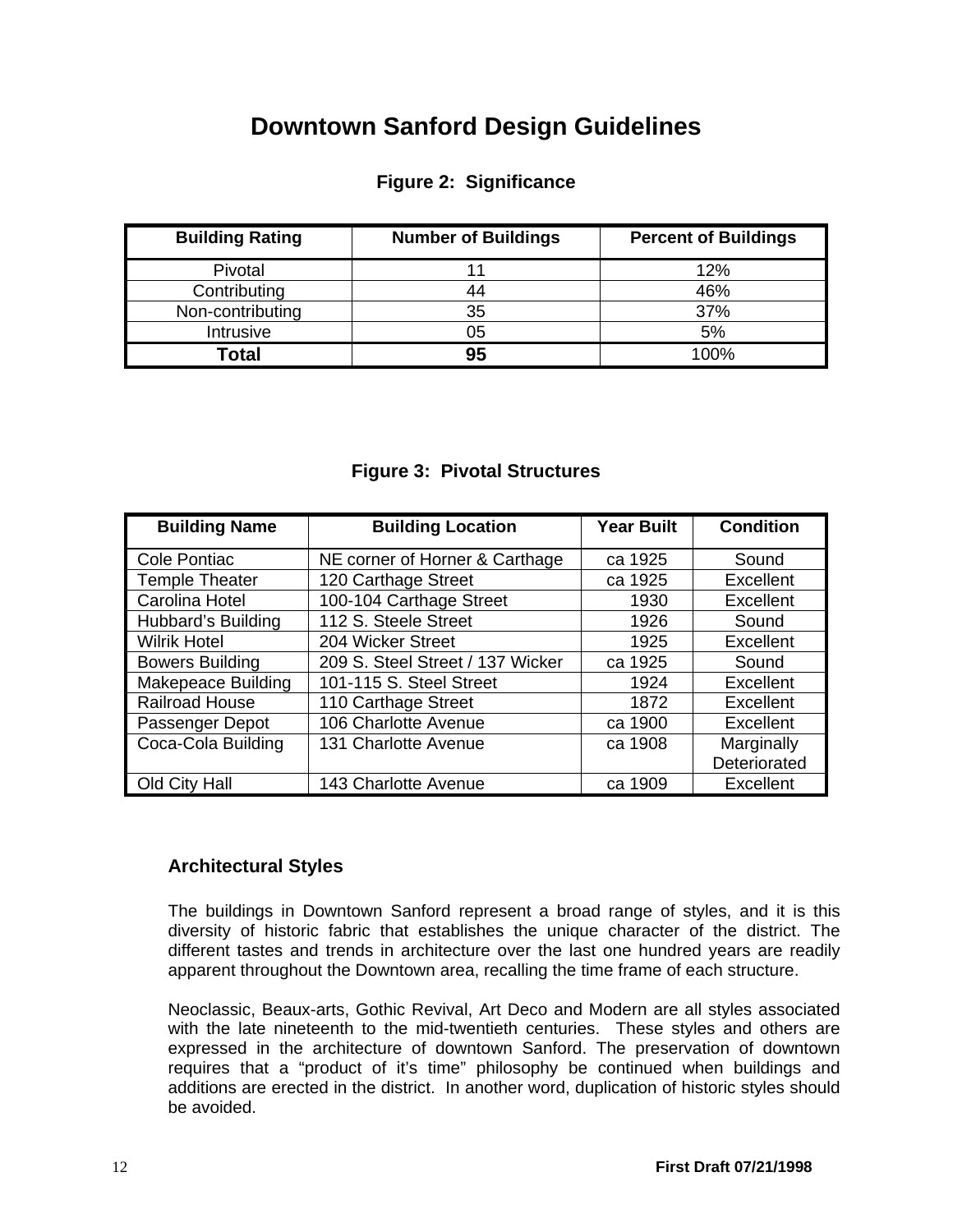# <span id="page-18-0"></span>**Building Condition**

#### **1. Criteria**

The inventory of buildings in the District included an evaluation of their physical condition. The criteria in this evaluation are as follows:

**Excellent:** Those properties that exhibit outstanding visual and structural condition.

**Sound:** Those properties that exhibit good visual and structural condition, but may need minor cosmetic repairs or maintenance.

**Marginally Deteriorated:** Those properties that exhibit fair or poor visual and structural condition, but may need moderate repairs and maintenance.

**Deteriorated:** Those properties that exhibit very poor condition and need extensive repairs to upgrade their condition.

#### <span id="page-18-1"></span>**2. Condition of structures**

The overall condition of structures in the Downtown Historic District is excellent and sound. However, there a number of buildings are showing a sign of deterioration and lack of maintenance. The major problem of the Downtown area is the second floor level of almost the entire downtown. Other buildings have problems with their street façade and signage. Fortunately, the interest in the downtown area is very strong and improvement and rehabilitation of the historic structures are common everyday activity.

# <span id="page-18-2"></span>**Building Configuration and Context**

Much of the character of downtown Sanford relates to the configuration and context of its buildings. The "feel" of downtown landscape is influenced by the building's proportion on the lot, height, orientation, and setback. In general, two basic configurations of buildings or groups of buildings exist in the downtown. These include two-to-six story storefronts in continuous blockfaces and free standing structures. The first one of these has in common the most distinguishing character of any downtown: the continuous blockfaces.

#### <span id="page-18-3"></span>**1. Storefront Buildings**

Early twentieth-Century construction in the downtown, aside from a few grand structures, was mostly storefront commercial buildings. Buildings were constructed of red brick and decorated with wood trim, stone door and window lintels, and brick corbelling. They were placed immediately behind the sidewalk with no setback. Storefront buildings were usually attached to adjacent buildings or separated by only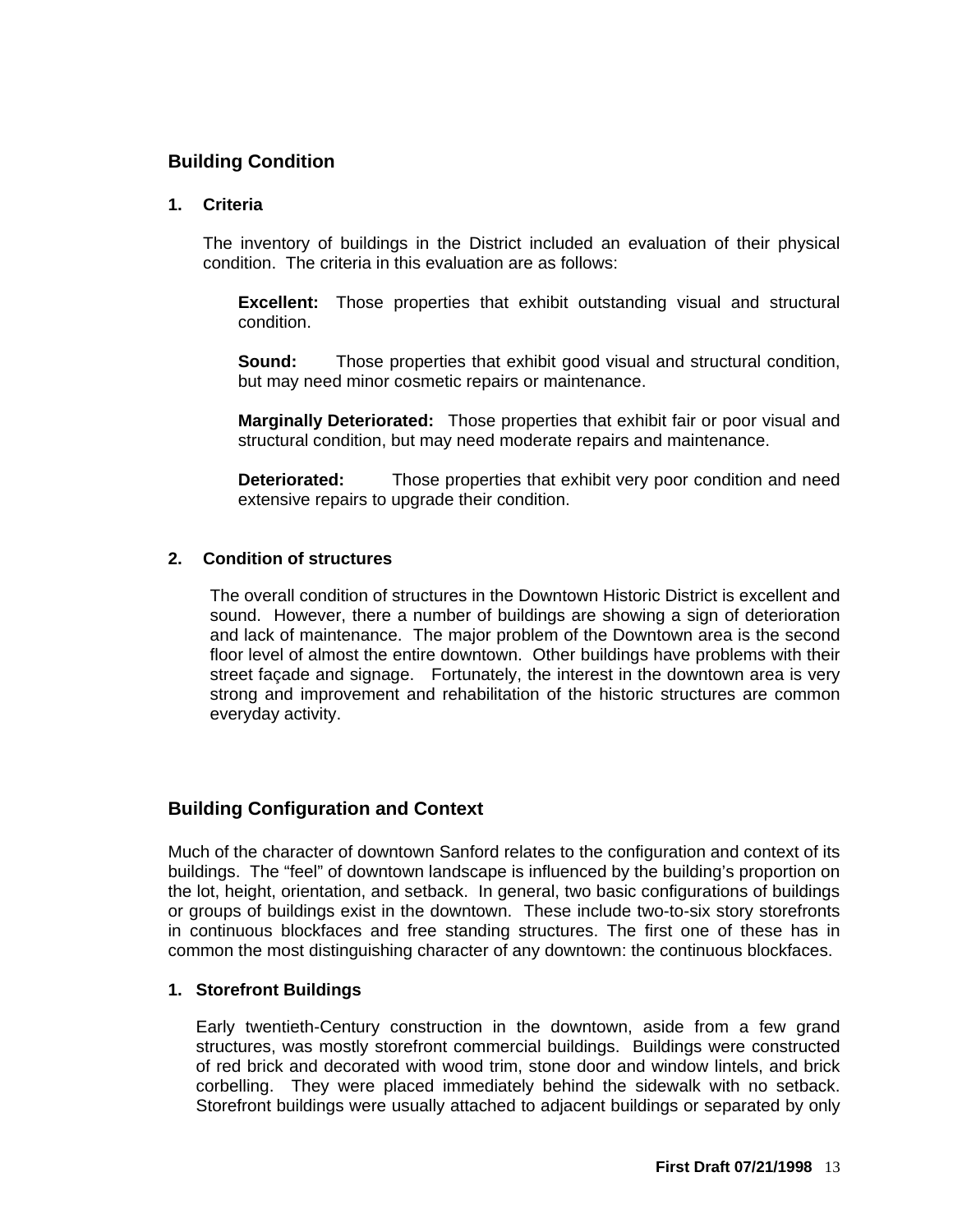a few feet. These buildings had pedestrian access directly onto the street. These types of buildings clearly define the face of the block. One of Sanford's best examples was the blockfaces on the west side of Steel Street between Carthage Street and Wicker Street.

# <span id="page-19-0"></span>**2. Freestanding Buildings**

Freestanding buildings in the downtown are generally used for institutional purposes. They may include churches, government offices and public utility offices. Generally, freestanding buildings are large structures, have much greater setback, include more extensive landscaping, and offer more pedestrian amenities. Examples of this freestanding building configuration include the Federal building, the former Sanford Public Library and the Old City Hall.

#### <span id="page-19-1"></span>**3. Context**

The building stock in the downtown is extremely diverse in size, shape and architectural style. There is not represented a single unifying character as one might find in an intact Victorian residential neighborhood, for example. Consequently, when assessing the compatibility of a proposed new building with the existing character, the context is important.

New construction in the context of a blockface with clearly established design elements (height, setback, cornice line, etc.) must be reviewed with a different set of standards for compatibility than new construction on a freestanding-type site. The impact of new construction on neighbors is more severe in the first case than in the second. Design review guidelines for new construction need to reflect the context of a particular structure in the district.

# <span id="page-19-2"></span>**Signage**

The signs in downtown Sanford represent a broad range of types and styles. Historic signs are still evident on many of the structures. A popular element in Neoclassic Revival buildings is to engrave the name of the company or institution on the uppermost horizontal feature of the façade. The Makepeace Building, the Cole Pontiac Building and the Masonic Lodge building are three examples of this practice.

Another common sign was the corporate logo or name used as an architectural detail on the façade. Other signs in downtown are as diverse as the architecture. Simple signs in the downtown include awning signs and painted window signs. Although most are recent, neon signs are found on several buildings hanging in storefront windows. Hanging signs are the most common in the District. In some cases, signs are so prominent that they become landmarks in their own right.

In general, signs in the District are compatible with the building on which they are placed, even though they are rarely of a style that is harmonious with the surrounding historic architecture.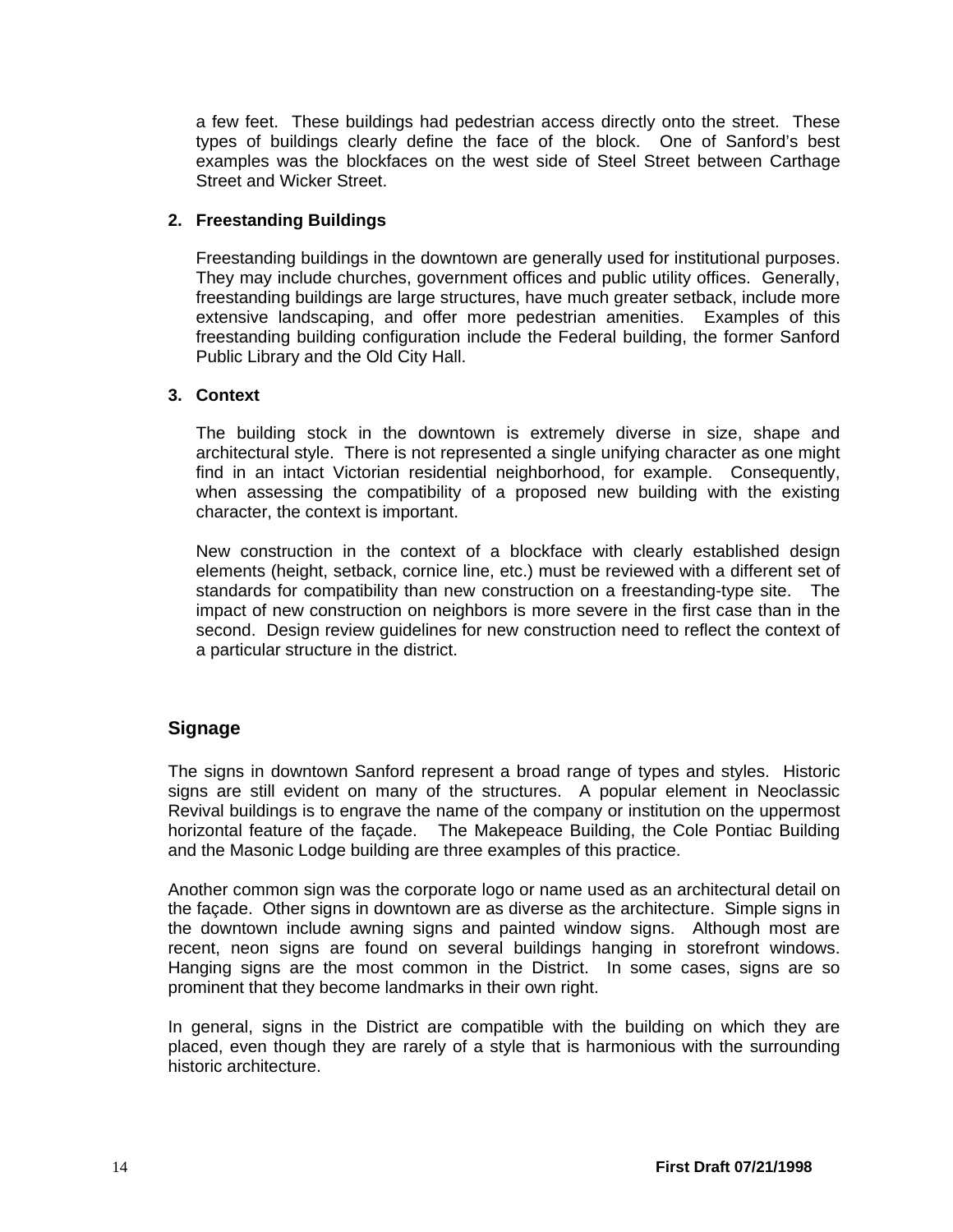# <span id="page-20-1"></span><span id="page-20-0"></span>**IV. Principles and Design Review Criteria**

# **Introduction**

The preservation of the City's historic fabric is a continuing concern in the face of growth and development. The City of Sanford has the opportunity with its Historic District Overlay Zone to provide a means of achieving a sound policy for rehabilitation, new construction, and streetscape improvements within the Downtown Sanford Historic District.

When local districts are designated, owners of property in the District are bound by the following restriction:

*No exterior construction, alteration, restoration, or rehabilitation activities affecting appearance may be conducted within the historic district without the applicant first obtaining a Certificate of Appropriateness from the Historic Preservation Commission.* (Sanford City Code, Section #)

The design review criteria contained herein are established to guide the Historic Preservation Commission in their decisions about whether a proposed modification will be in keeping with the historic character of downtown Sanford. In addition, these guidelines will assist property owners and developers in understanding what constitutes historically appropriate new construction and rehabilitation.

The overall objective of these general guidelines is to help insure the integrity of Sanford's historic areas by promoting sensitive rehabilitation and harmonious new construction. The design review criteria will prove to be beneficial during the earliest stages of planning and design of District construction projects.

# <span id="page-20-2"></span>**1. The Secretary of the Interior's Standards for Rehabilitation**

In 1976, the United States Department of the Interior developed national standards for the preservation of historic buildings. The ten standards for the rehabilitation of historic buildings, often referred to as the Secretary's Standards, have been explicitly used by the Sanford Historic Preservation Commission in reviewing proposed changes to historic buildings and properties. Although Standard 1 applied to building use and the Historic Preservation Commission has not reviewed building use, the design principles and criteria of these ten standards were inherent in the Design Guidelines applied by the commission in reviewing proposed changes to all district properties. The 1992 version of the Secretary of the Interior's Standards for Rehabilitation read as follows:

- $\blacksquare$  A property shall be used as it was historically or be given a new use that requires minimal change to its distinctive materials, features, spaces, and spatial relationships.
- The historic character of a property shall be retained and preserved. The removal of distinctive materials or alteration of features, spaces, and spatial relationships that characterize a property shall be avoided.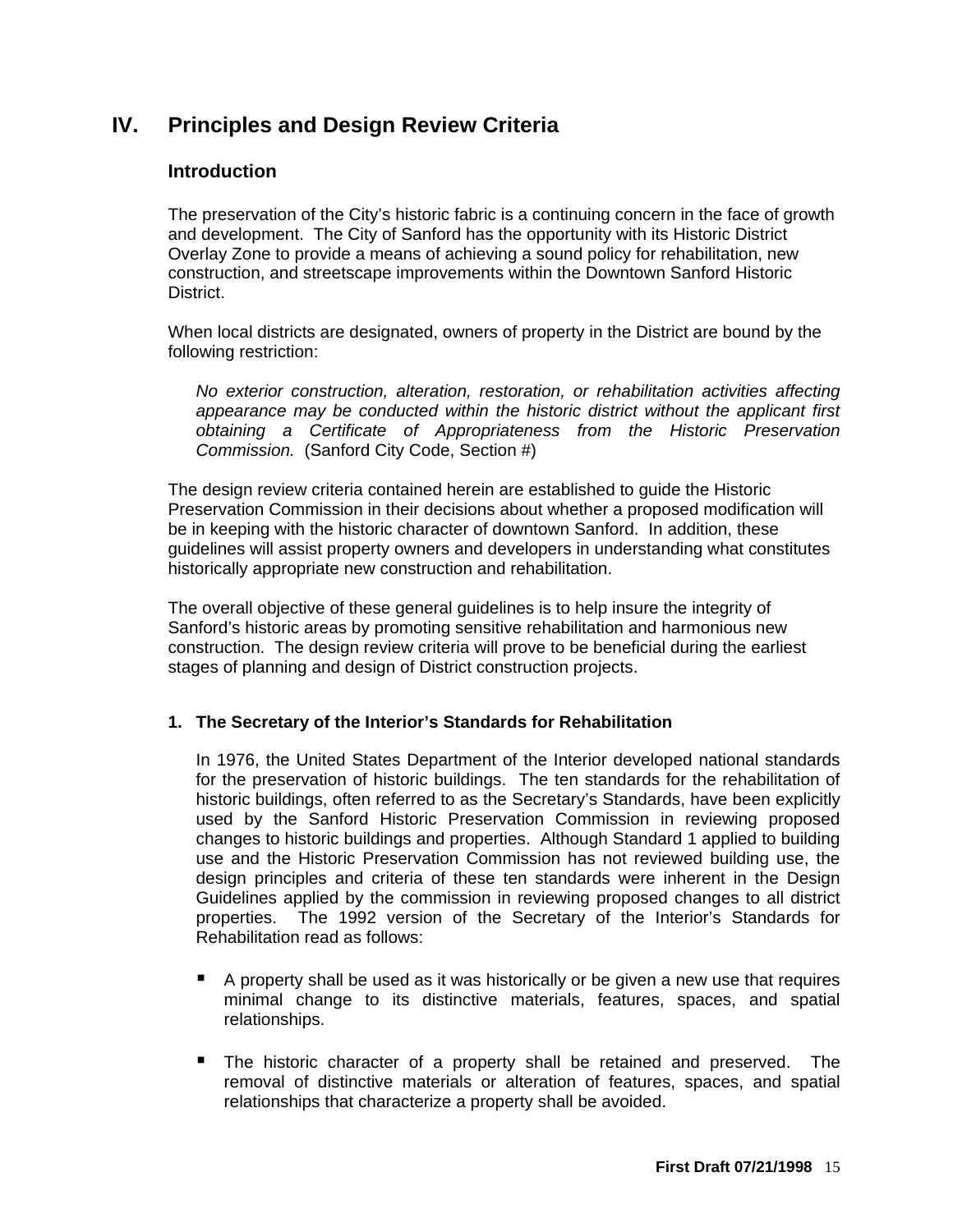- Each property shall be recognized as a physical record of its time, place, and use. Changes that create a false sense of historical development, such as adding conjectural features or elements from other historic properties, shall not be undertaken.
- Changes to a property that have acquired historic significance in their own right shall be retained and preserved.
- **Distinctive materials, features, finishes, and construction techniques or examples** of craftsmanship that characterize a property shall be preserved.
- **Deteriorated historic features shall be repaired rather than replaced. Where the** severity of deterioration requires replacement of a distinctive feature, the new feature shall match the old in design, color, texture, and, where possible, materials. Replacement of missing features shall be substantiated by documentary and physical evidence.
- Chemical or physical treatments, if appropriate, shall be undertaken using the gentlest means possible. Treatments that cause damage to historic materials shall not be used.
- **E** Archeological resources shall be protected and preserved in place. If such resources must be disturbed, mitigation measures shall be undertaken.
- New additions, exterior alterations, or related new construction shall not destroy historic materials, features, and spatial relationships that characterize the property. The new work shall be differentiated from the old and shall be compatible with the historic materials, features, size, scale and proportion, and massing to protect the integrity of the property and its environment.
- New additions and adjacent or related new construction shall be undertaken in such a manner that if removed in the future, the essential form and integrity of the historic property and its environment would be unimpaired.

# <span id="page-21-0"></span>**2. Organization of the Design review Criteria**

While the Secretary's "Standards" offer a good starting point for considering rehabilitation and new construction in historic areas, more detailed guidance will be beneficial in encouraging well designed modifications in downtown Sanford. This section explains the local review criteria that follow.

The local design review criteria are grouped into the following categories:

- New construction in continuous blockfaces
- New construction on freestanding sites
- Rehabilitation of existing structures
- Streetscape
- Relocation of structures and demolition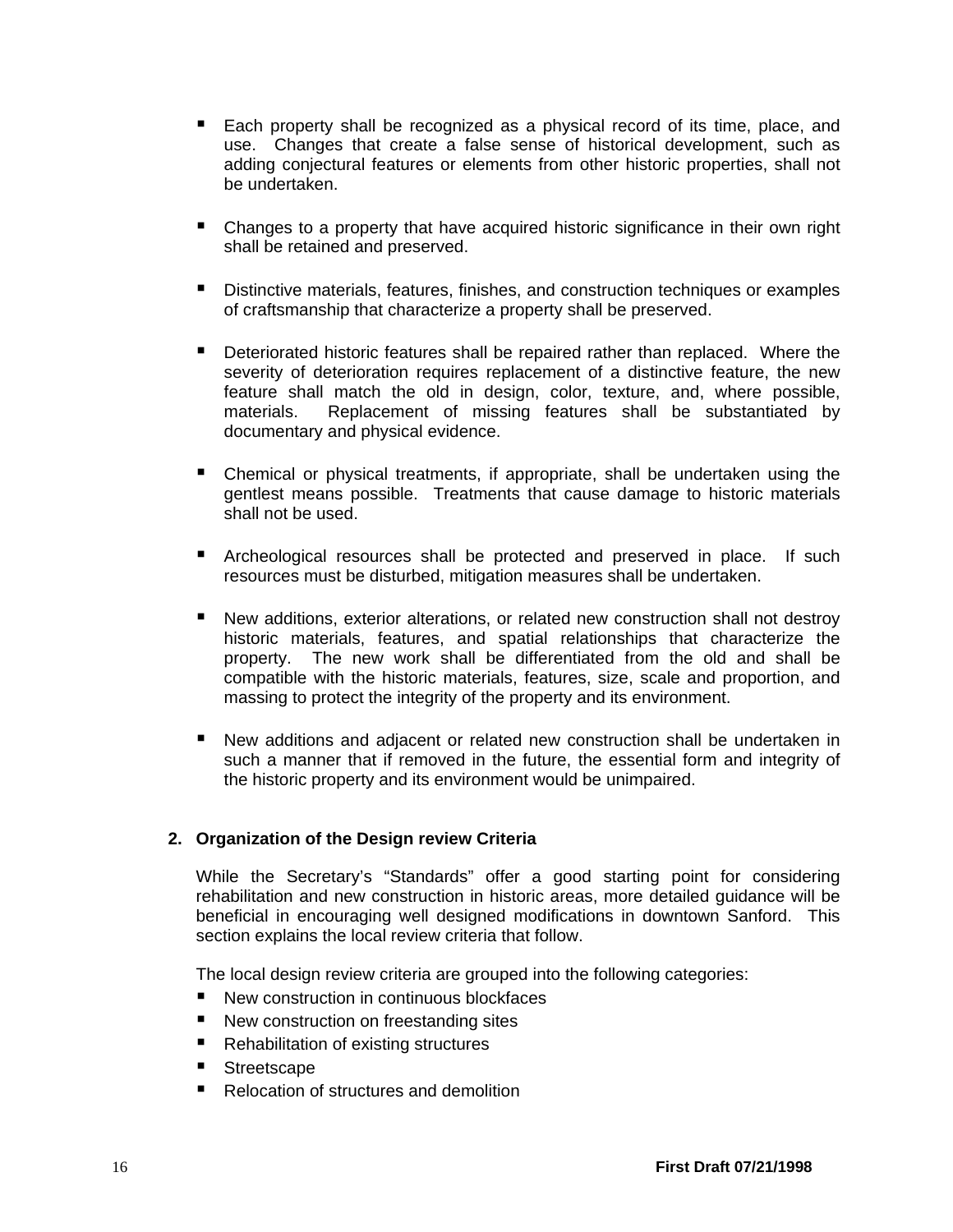For each topic area, criteria for appropriate design in the District are provided.

Note that the streetscape design review criteria relate to the appearance of the site, whereas the other design review criteria relate to the appearance of the structure. When a development project is being reviewed for compatibility with the criteria in this document, the streetscape criteria will apply in addition to the appropriate structure criteria.

#### <span id="page-22-0"></span>**3. Impact of New Construction**

An earlier section in this document identified two distinct building configurations in the District. One of these includes continuous blockfaces while the other relates to freestanding sites. The impact of new construction in the District will affect these differently.

The continuous blockface establishes a strong urban design pattern in the downtown. Along a row of buildings, the buildings' proportions, rhythm of fenestration, setback, height, and orientation are all similar. New construction in "holes" in this urban fabric will directly and substantially affect adjacent structures. It is appropriate that new construction in this context be designed to relate development very closely.

Consequently, the design review criteria for new construction in continuous blockfaces tolerate very little deviation from established patterns. The design review criteria are strongly worded to underscore the importance of compatible new construction.

On freestanding sites, new construction will not affect the adjacent structures as much. They are physically removed from the established patterns of continuous blockfaces. Consequently, it is appropriate for new construction design review criteria in these areas to be more flexible.

# <span id="page-22-1"></span>**Local Review Criteria**

# <span id="page-22-2"></span>**1. New Construction in Continuous Blockfaces**

One or more vacant lots characterize a site in a continuous blockface, with buildings on either side providing a more or less complete blockface, establishing an identifiable pattern of setback and building height. The existing buildings immediately adjacent, in the same block, and in the facing block provide a very strong context to which new construction must closely relate. Infill construction in a continuous blockface should relate to and respect the continuity and character of existing structures. These blockfaces are the strongest determinant of the character of the area.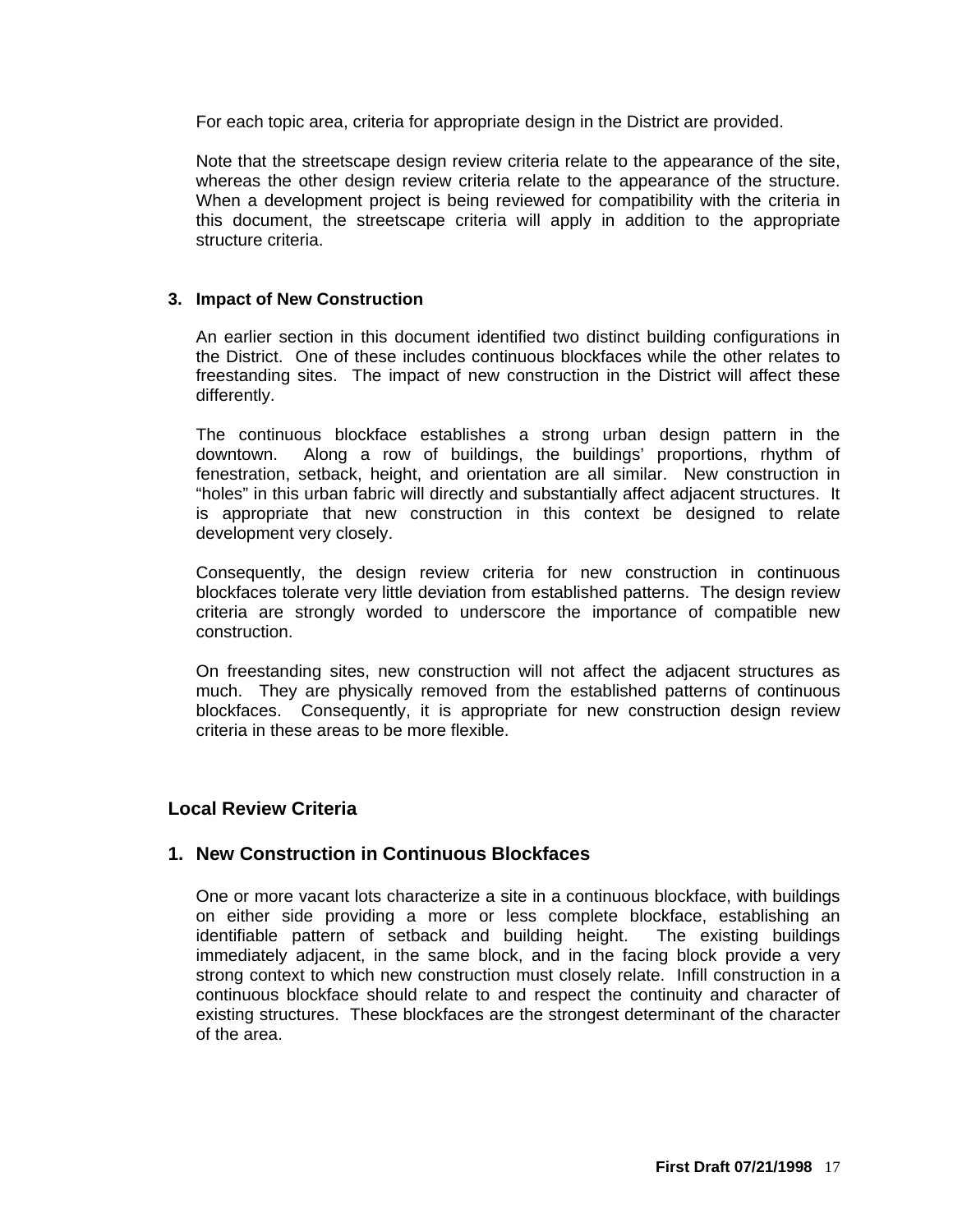# <span id="page-23-0"></span>**a. Design Elements and Mass Proportions**

 Through the arrangement of design elements and the arrangement of the mass proportions, new construction on continuous blockface sites shall be compatible with other structures in the block that are rated as pivotal or contributing. This is not intended to restrict the overall mass or height of buildings in the District. Where no pivotal or contributing structures exist in the block, pivotal or contributing structures in adjacent blocks or in the entire District shall be used to determine compatibility.

# <span id="page-23-1"></span>**b. Front Façade Height**

- **E** Architectural significance shall be given to the street level façade to enhance the perception of a continuous blockface.
- In general, the height of the front façade of new construction shall be compatible with other front facades in the blockface.
- Where front facades have varying heights on the blockface, the front façade of new construction shall be a maximum of two stories higher than other front facades in the blockface, if designed appropriately.
- Buildings with three stories or higher shall include a street level façade whose height is compatible with the other structures in the adjacent blockface. The portion of the building above the street level façade may be higher, if it is set back at least 15 feet or sufficiently to preserve the continuity of the blockface's street level façade.

# <span id="page-23-2"></span>**c. Setback**

- New construction shall maintain the existing street level setback of adjacent buildings.
- Entrances may be set back beyond the front façade provided that structural elements, such as columns, pilasters, etc., align with the street level setback of adjacent buildings.

# <span id="page-23-3"></span>**d. Fenestration**

- The rhythm of walls, cornices and fenestration (doors and widows) shall be compatible with pivotal or contributing structures in the adjacent blockface. **See Figure 5: Rhythm of fenestration for an illustrative example**.
- The proportion and size of windows shall be compatible with pivotal or contributing structures in the adjacent blockface.
- The street level front facade shall be the primary access into and out of the structure.
- Transparent windows and doors shall constitute at least one half of the first floor front façade.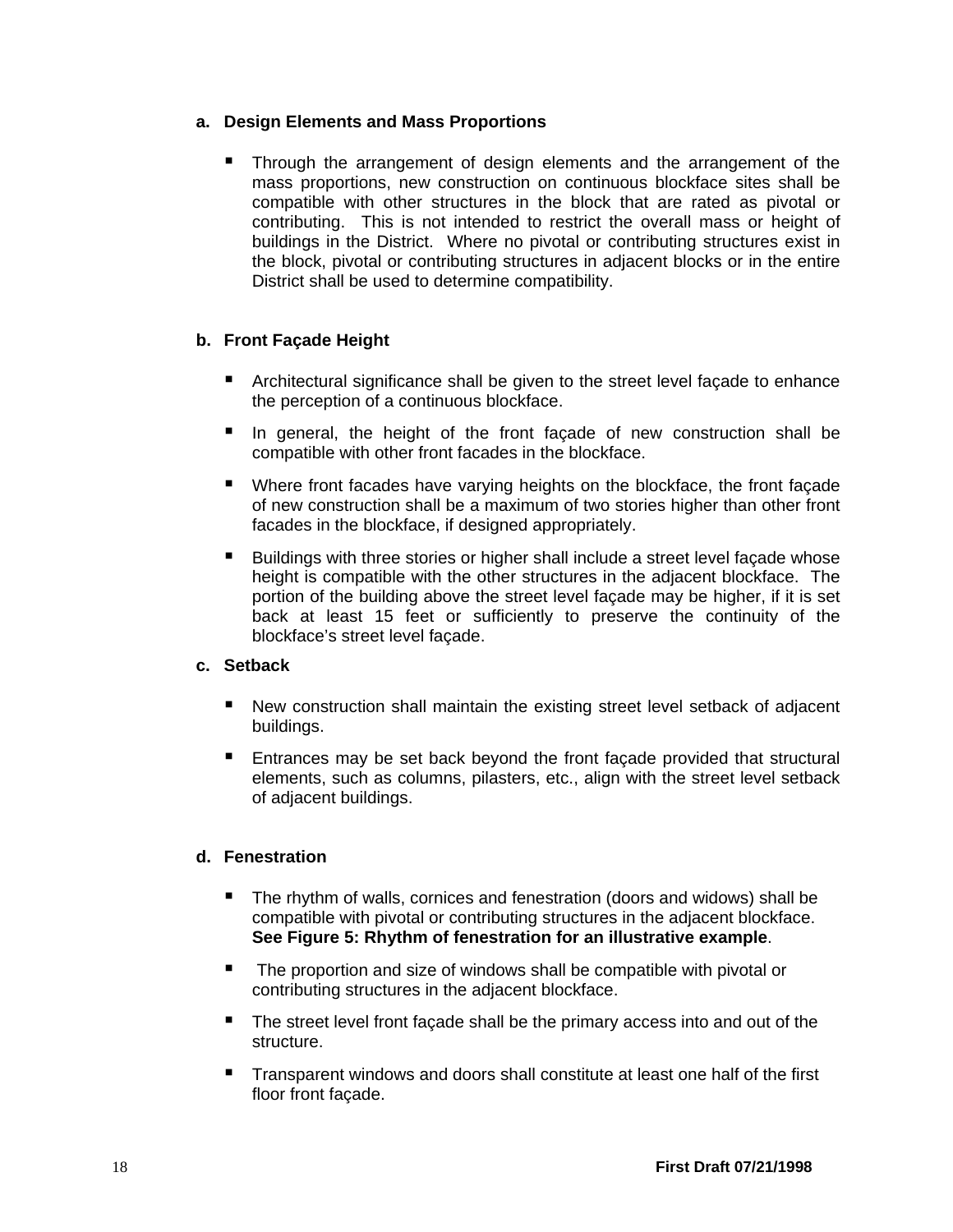#### <span id="page-24-0"></span>**e. Materials and textures**

- Materials and textures of new buildings shall be compatible with those found on pivotal or contributing structures in the adjacent blockface.
- Aluminum, vinyl and plastic sidings and details shall not be used.
- Reflective glass curtain walls shall be avoided.

# <span id="page-24-1"></span>**f. Roofs Forms and Equipment**

- Roofs shall be of a style, shape and slopes that are similar to pivotal or contributing structures.
- All mechanical and utility equipment to be located on the roof shall be set back and/or screened so that the equipment is not visible from adjacent street.
- **Note:** Streetscape Design Review Criteria (section 4) apply in addition to the new Construction in Continuous Blockface Criteria.

# <span id="page-24-2"></span>**2. New Construction on Freestanding Sites**

A freestanding site is generally large, covering one or many individual lots up to an entire block. Buildings on these sites tend to be large, with greater setbacks possible, with parking integral to the site, and with landscaping and pedestrian amenities incorporated into the site. They are usually physically removed from continuous blockfaces. Consequently, nearby buildings often do not establish as strong an urban design pattern as in continuous blockface, and the design review criteria are more flexible.

# <span id="page-24-3"></span>**a. Design Elements and Mass Proportions**

 Through the arrangement of design elements and the arrangement of the mass proportions, new construction on freestanding sites shall be compatible with other structures in the block that are rated as pivotal or contributing. This is not intended to restrict the overall mass or height of buildings in the District. Where no pivotal or contributing structures exist in the block, pivotal or contributing structures in adjacent blocks or in the entire District shall be used to determine compatibility.

#### <span id="page-24-4"></span>**b. Materials and Textures**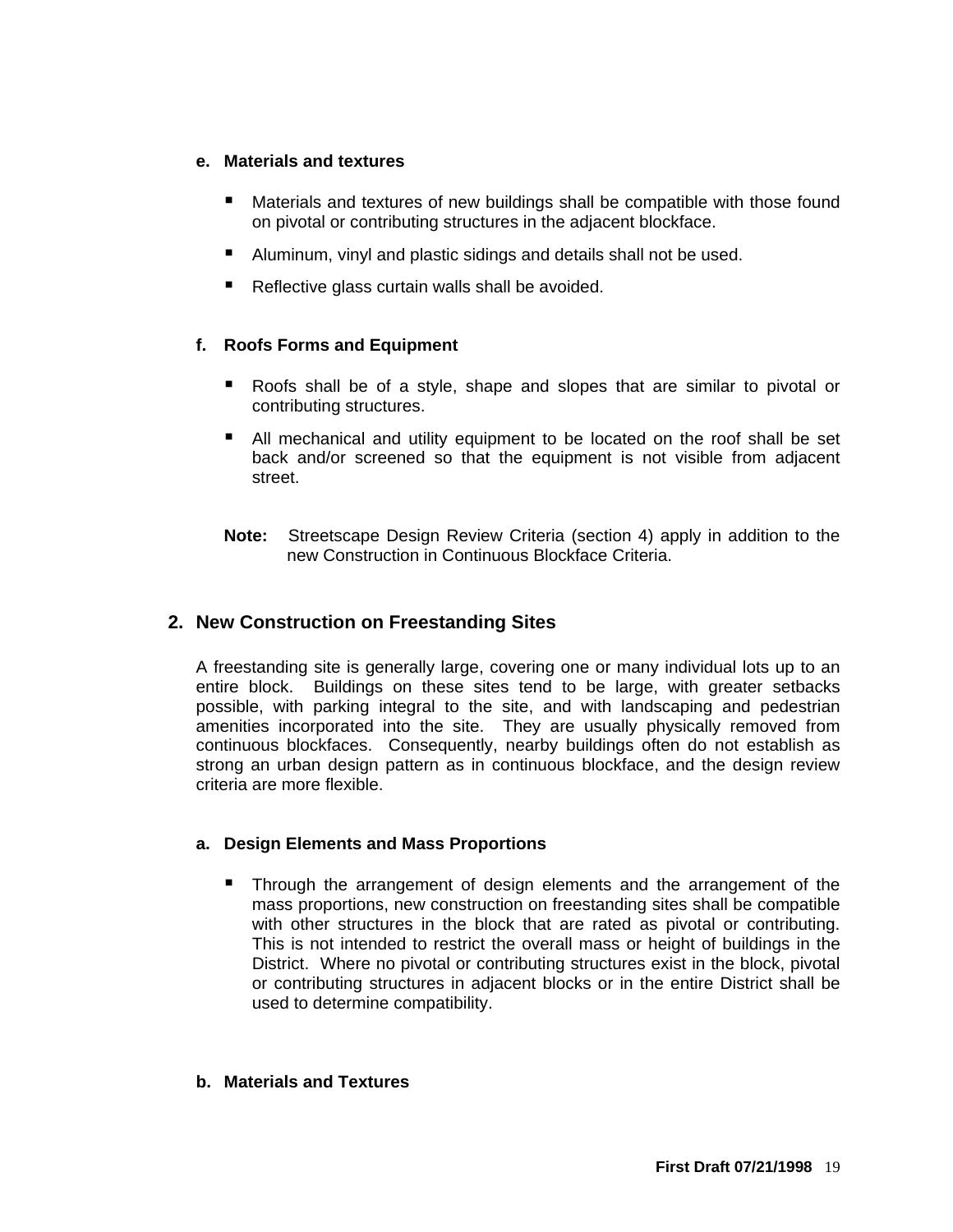Materials and textures of new construction shall be compatible with those found in other pivotal or contributing structures in other portions of the Downtown District, especially on nearby buildings.

#### <span id="page-25-0"></span>**c. Pedestrian Amenities**

 Convenient street-level pedestrian connections shall be provided between and through large buildings.

#### <span id="page-25-1"></span>**d. Site Placement**

■ New Construction shall be placed on a site to maintain and enhance vistas of historic structures, where possible.

#### <span id="page-25-2"></span>**e. Entrance Orientation**

**Entrance orientation shall be compatible with surrounding structures in the** block and other nearby structures. When no particular entrance orientation pattern exists, then new construction need not to adhere to this guideline.

#### <span id="page-25-3"></span>**f. Setback**

■ Setback of buildings shall be compatible with surrounding structures in the block and other nearby structures. When no particular setback pattern exists, then new construction need not adhere to this guideline.

#### <span id="page-25-4"></span>**g. Roof Equipment**

- All mechanical and utility equipment to be located on the roof shall be set back and/or screened so that the equipment is not visible from the adjacent street.
- **Note:** Streetscape Design Review Criteria (section 4) apply in addition to the new Construction in Continuous Blockface Criteria.

# <span id="page-25-5"></span>**3. Rehabilitation of Existing Structures**

The guidelines for rehabilitation of existing structures are oriented toward the design of building alterations rather than the techniques of rehabilitation. The proper approach of rehabilitation is extremely important to maintaining the long-term integrity of older buildings. However, these guidelines emphasize how the appropriate exterior appearance of the rehabilitated structure should look rather than how to carry out proper rehabilitation. This orientation toward exterior appearance in the design guidelines reflects the emphasis of the Historic District Ordinance and the regulatory authority it establishes for the Commission.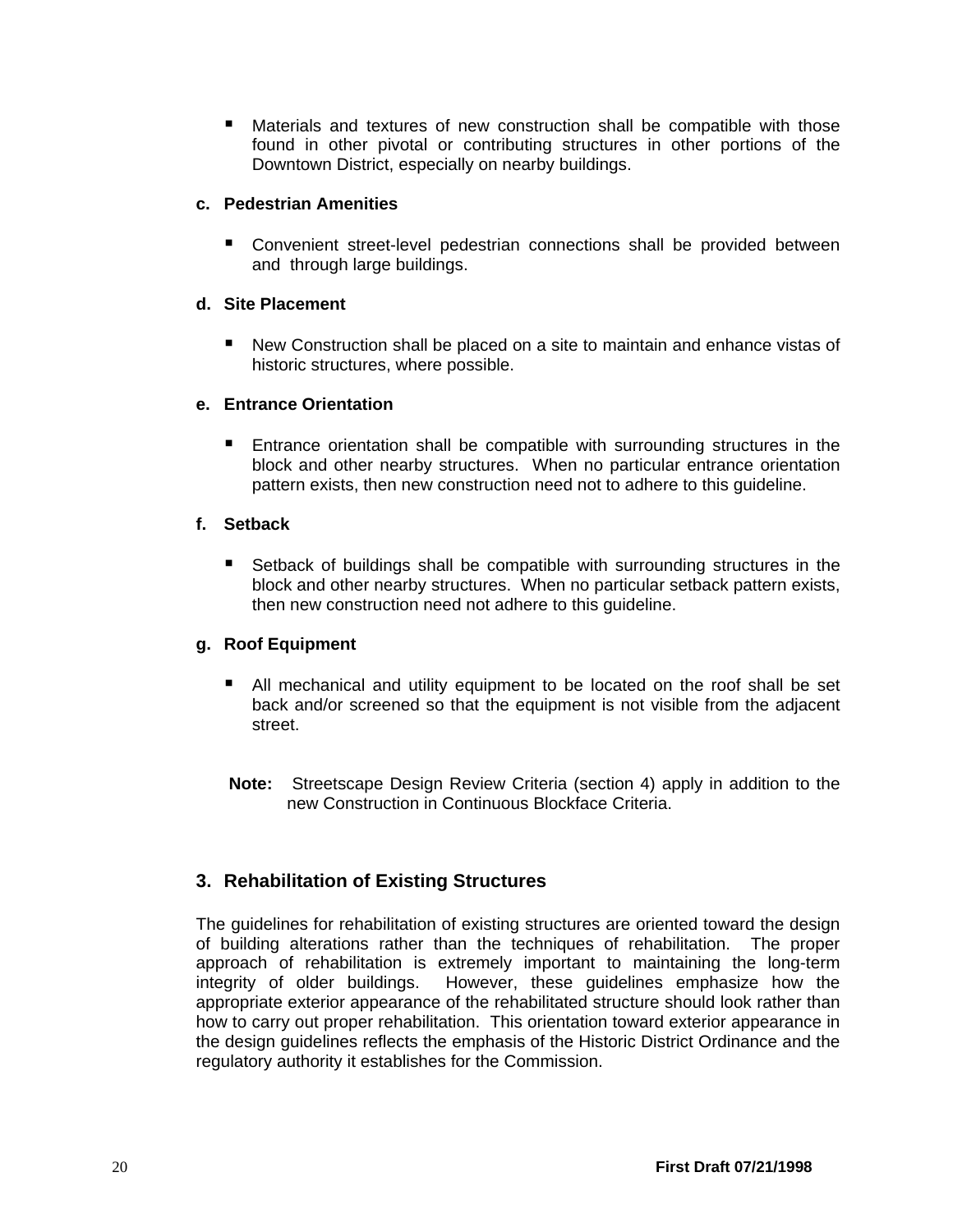Information on proper rehabilitation techniques is available from many sources. Of particular value are the following three sources:

- The Secretary of the Interior's Standards for Rehabilitation.
- The companion publication to the "Secretary's Standards" called Guidelines for Rehabilitation Historic Buildings.
- Numerous publications from the National Trust for Historic Preservation.
- **The "Preservation Briefs" from the National Parks Service are particularly** valuable.

The staff of the NC Division of Archives and History is also available for consultation. And finally, the staff of the City of Sanford Planning Department is willing and able to assist property owners in understanding good practices for building rehabilitation.

The following criteria should guide rehabilitation:

#### <span id="page-26-0"></span>**a. Maintenance and Repair**

- The proper maintenance and repair of historic buildings and original elements is preferred over their removal, replacement, or reconstruction.
- Do not replace complete elements when portions of the element could be patched or repaired.
- Repair damaged elements by using like materials or other materials, which have the same appearance and are compatible with any remaining part of the original element.

#### <span id="page-26-1"></span>**b. Removal**

- Remove an historic element only if the feature is beyond repair.
- Remove a totally deteriorated historic feature or a non-historic feature with the gentlest means possible to protect the underlying or attached historic material.
- Remove any screening material which was added to the structure in an attempt to hide historic elements and to "modernize" the façade.
- Avoid removal or change of architectural elements that are important aspects of the historical or architectural character of the building.

#### <span id="page-26-2"></span>**c. Replacement and Reconstruction**

- Replace architectural elements only when the element is beyond repair or missing.
- Replace a deteriorated element with the same material and in the same design, if feasible.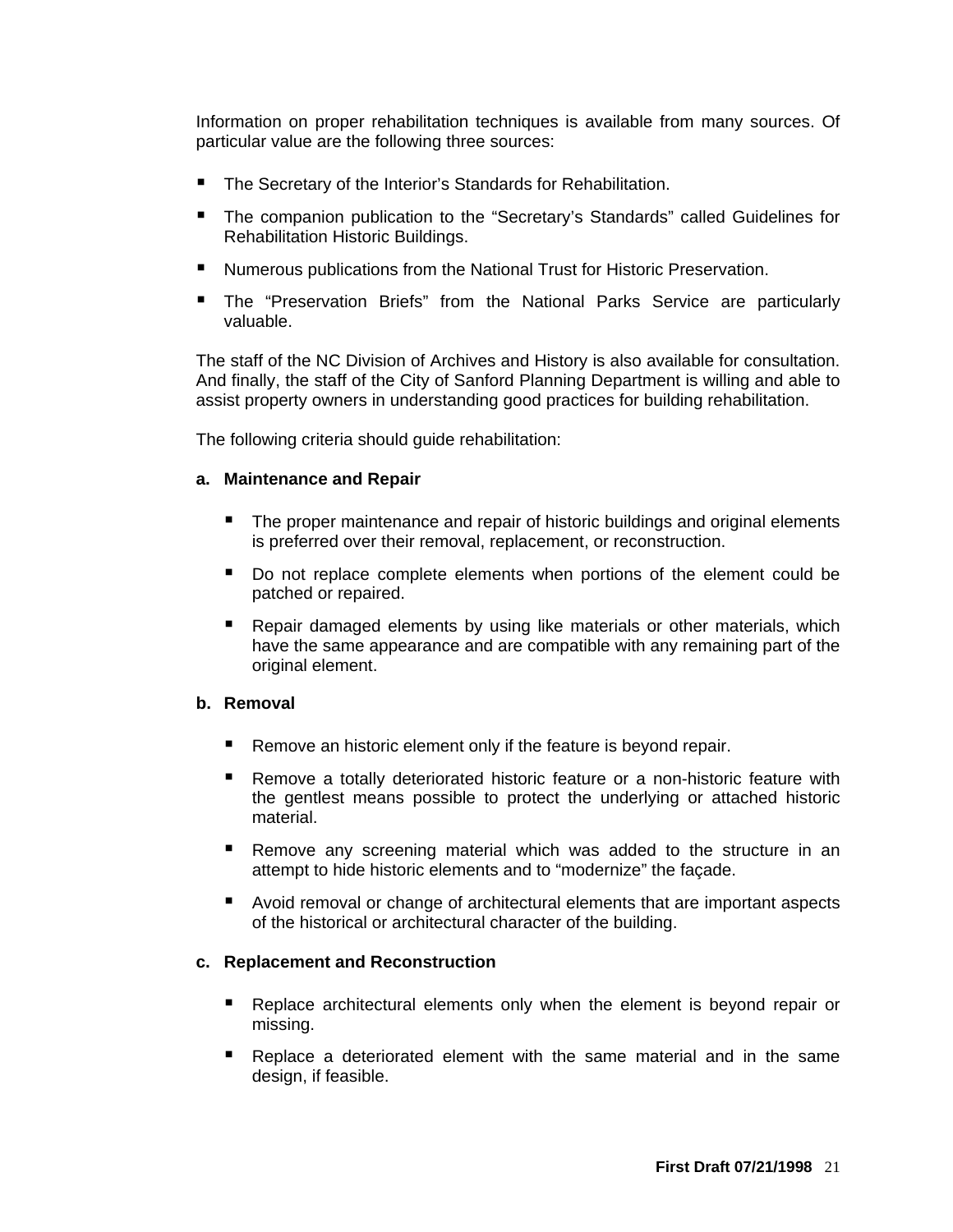- Reconstruct elements to a scale, material, finish, and color compatible with the historic building.
- **Prevent addition of elements, which are not original to or appropriate for the** historic building.
- Avoid attempts to recreate a false historic appearance on buildings that retain little or none of their original historic elements.

# <span id="page-27-0"></span>**d. Windows and Openings**

- Do not replace historic windows with contemporary treatments.
- The original size, shape, and number of windows shall be maintained. Retain the original number of window lights (panes).
- **Uncover and repair any windows, which have been screened or filled in.**
- **Properly maintain, paint, caulk, and clean all windows.**
- **Remove any non-historic signs hanging on the exterior, which obstruct** windows or details.
- Do not use darkened or shaded glass as replacements for clear glass.
- Avoid installation of window type heating and air conditioning units on street facing facades.

# <span id="page-27-1"></span>**e. Masonry**

- The regular inspection and maintenance of masonry, with an eye toward the effects of weathering, is preferable to repair and replacement.
- When repair or replacement is necessary, the new material shall conform to the original in texture, material, and overall appearance.
- **•** Only originally painted masonry shall be repainted. Avoid the painting of previously unpainted masonry surfaces.
- **E** Avoid masonry maintenance methods that are destructive to the original material.

# <span id="page-27-2"></span>**f. Wood**

- **Wood elements shall be regularly inspected for rot, moisture, pest infestation,** etc. Would elements should be properly primed, painted, and caulked to prevent deterioration.
- Consolidation and repair of wood elements is preferred over complete replacement.
- Avoid removing paint without refinishing.
- **E** Avoid using paint removal methods that are destructive to the original material.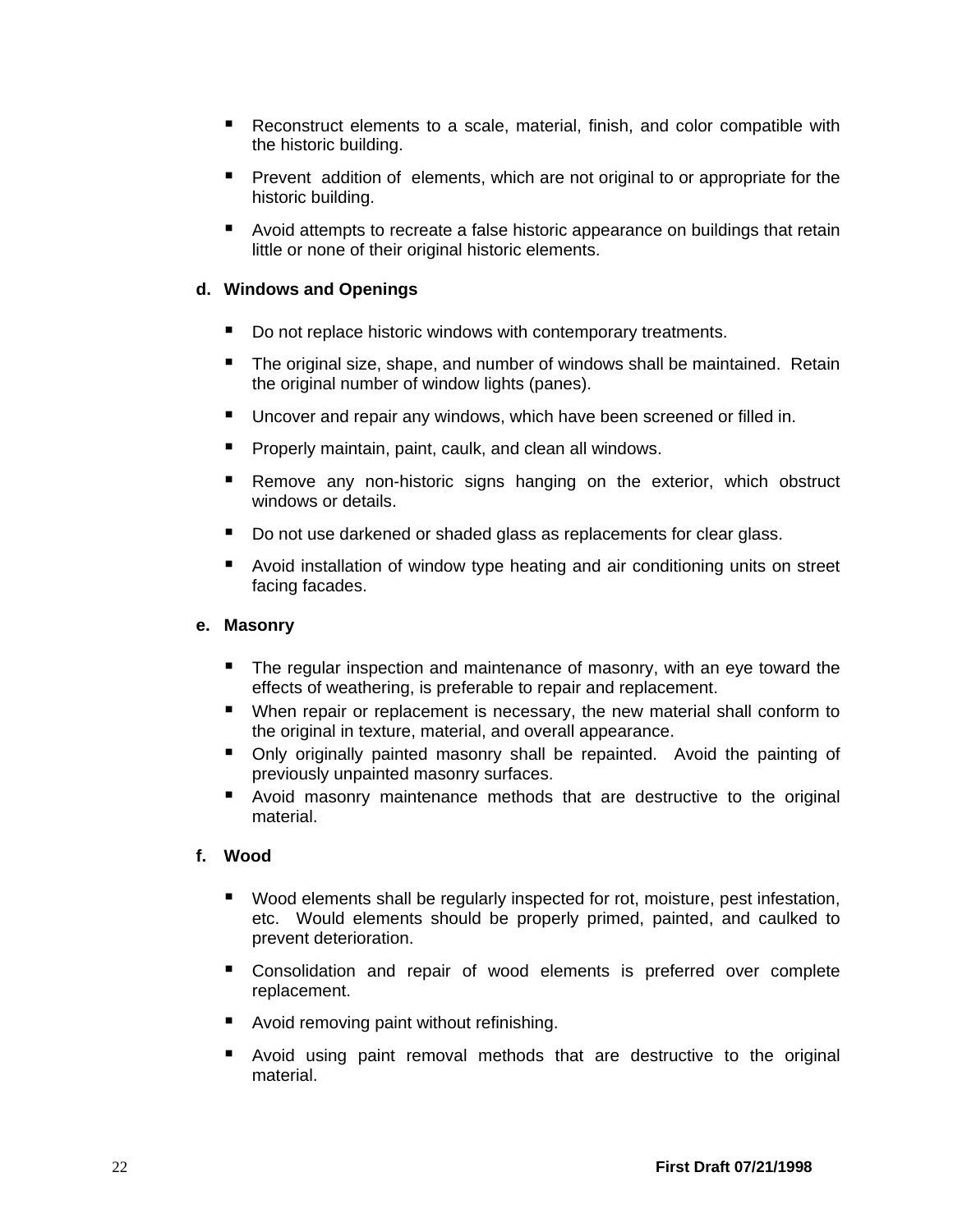# <span id="page-28-0"></span>**4. Streetscape**

Streetscape is a general term used to describe the urban landscape. The streetscape includes streets, sidewalks, plazas, advertising and identification signs, traffic signs, utility lines and fixtures, planters, and landscape plantings, awnings, street lighting fixtures, fountains and water features, benches, trash, receptacles, bicycle racks, bus shelters and any other sidewalk furniture. It generally includes privately-owned spaces, as well as, public spaces and rights-of-way.

#### <span id="page-28-1"></span>**a. Landscape Plantings**

- Landscaped areas shall consist of planting materials that are compatible with and appropriate for the urban environment.
- Existing parks, trees, and other landscaped areas shall be protected from intrusive development.
- **Plantings shall be used to screen parking lots, loading areas, and major utility** structures.
- No artificial planting materials, such as plastic, fabric, etc., should be used on the exterior of structure nor incorporated into landscaping around structures.
- **Incompatible plant materials, such as cacti, palms, yuccas, etc. shall not be** used.
- **Plantings, which obstruct the view of historic structure or important building** details, shall be avoided.
- Avoid plantings, which create a potential hazard or obstacle for pedestrians, such as thorns, falling fruit, and low branching trees over sidewalks, etc.

# <span id="page-28-2"></span>**b. Paving**

- **Preserve and maintain any areas of original or historic paving materials, such** as granite, tiles, paving stones, brick and glass block.
- **Paving for sidewalks and plazas shall be compatible with adjacent historic** structures and new construction.
- When possible, use paving stones, bricks, or other appropriate material to help break up large expanses of concrete and open paved areas.
- Avoid gravel walkways and parking lots.
- Avoid large expanses of paving without landscape areas.

#### <span id="page-28-3"></span>**c. Fences and Walls**

- Use fences, gates and walls in addition to landscaping to appropriately screen parking lots, loading areas, trash receptacles, and utility structures.
- **Design fences and walls to be compatible with and integral to the buildings** they serve.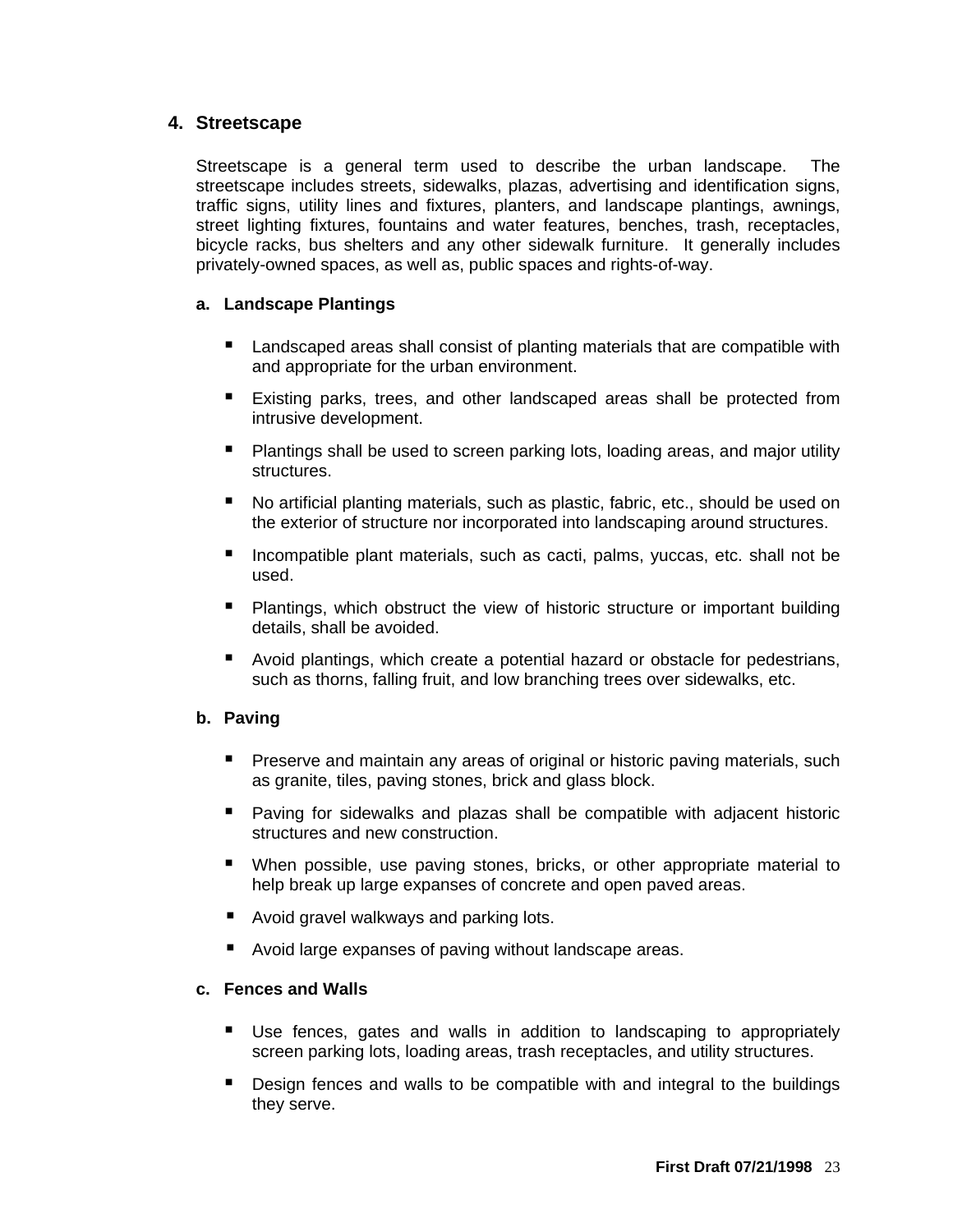- Use appropriate materials for fences and walls such as stone, brick, iron, and wood.
- **E** Avoid chain link, basket weave and other incompatible fence types and styles.

# <span id="page-29-0"></span>**d. Street Furniture**

- Do not use inaccurate and inappropriate historic styles for street furniture (benches, lighting, landscape structures, etc.) and water features.
- Avoid brightly colored and high gloss surfaces for street furniture and water features.

#### <span id="page-29-1"></span>**e. Vistas**

- Prominent vistas of important structures and amenities shall not be obstructed by buildings or landscape features.
- Use landscape features and plantings to enhance and complement vistas.

#### <span id="page-29-2"></span>**f. Parking**

- Parking lots and structures shall be screened to be compatible with adjacent structures. Screens include fences, walls, and plantings.
- Parking structures shall be compatible with adjacent structures in material, scale, and fenestration.
- Avoid unpaved parking lots.
- Avoid attempts to design parking structures in a historic style.

#### <span id="page-29-3"></span>**g. Pedestrian Access and Amenities**

- The primary pedestrian access to a building shall be located on the street level façade.
- **Pedestrian amenities, such as display windows, lighting, seating, shelter, etc.,** shall be incorporated into the primary façade of new construction, as appropriate.
- Windows and doors shall make up at least one half of the street level facade.

#### <span id="page-29-4"></span>**h. Signs and Awnings**

- Signs and awnings shall be compatible with the structure in size, scale, style, material, and graphics.
- Avoid removal of distinctive signs that are an integral part of the façade or contribute to the historic character of the structure or District.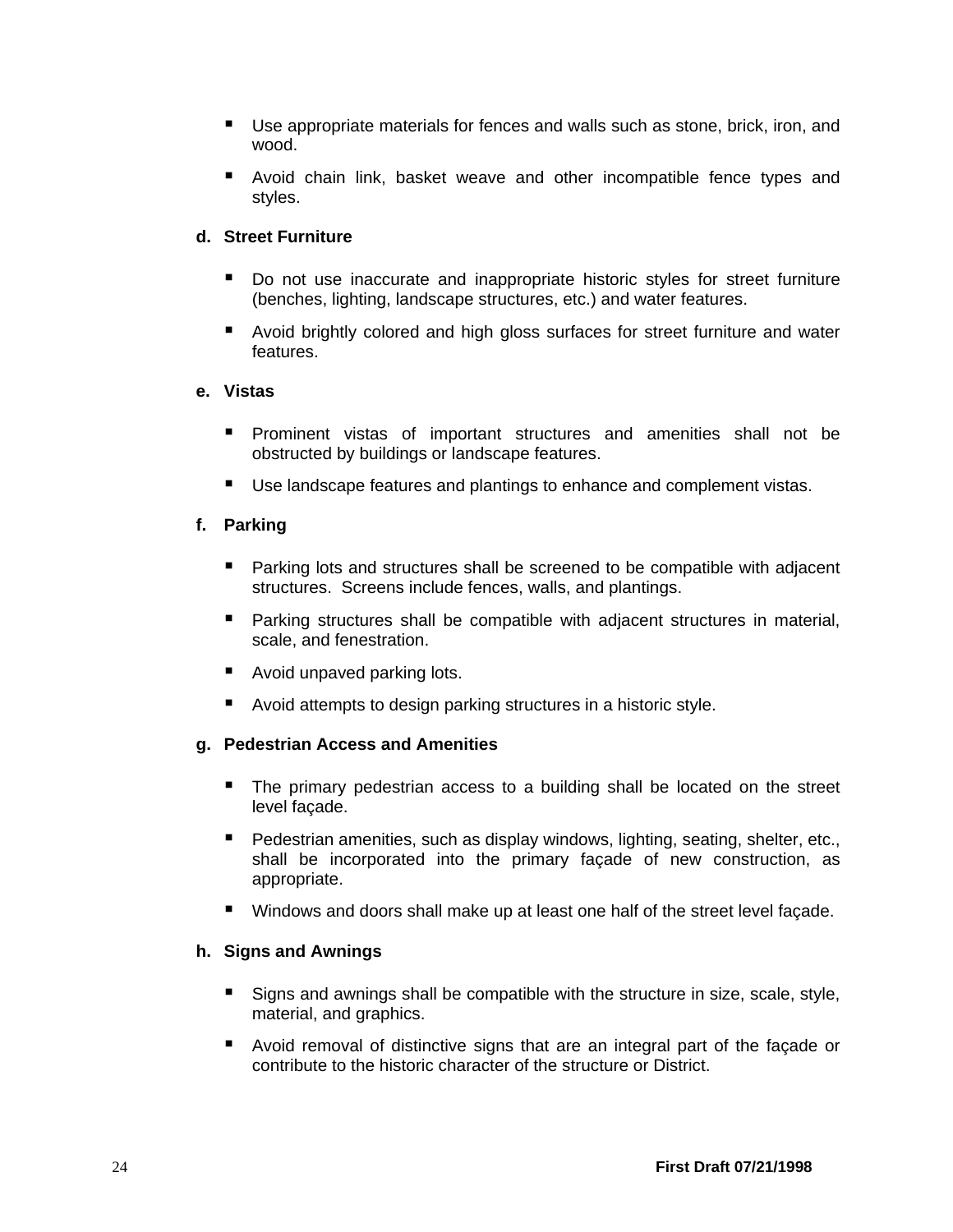- **The location of new signs and awnings on commercial buildings shall** conform with the appropriate placement of signs and awnings on historic buildings.
- **Design and locate storefront signs so that they do not obstruct architectural** details of the building.
- Attach storefront signs in a manner, which does not cause damage or major alteration to the historic elements of a building.
- Use signs of a style appropriate to the age of the building.
- Avoid using translucent plastic signs, which have lighting within the sign.
- **Prohibit billboards and large billboard type signs in the District.**

# <span id="page-30-0"></span>**i. Utilities**

- **Locate utility equipment and facilities in a manner compatible with adjacent** historic structures, to the extent feasible.
- Use landscaping, walls and fences as appropriate to screen utility equipment and facilities.
- **Locate utility lines underground.**

# <span id="page-30-1"></span>**5. Moving of Structures**

The City will generally discourage the moving of structures into and out of the District. However, the moving of a historic structure is usually preferred over demolition.

- A building shall be moved only if it is in danger of demolition.
- A historic structure moved from one site to another within the District is preferred to moving the structure out of the district.
- Any building to be moved into the District shall be reviewed according to new construction guidelines.
- A building shall not be moved into the District if its loss will have a negative effect on its original neighborhood.
- Any building being moved must meet all applicable City codes and regulations.

# <span id="page-30-2"></span>**6. Demolition**

Demolition of historically significant structures is the antithesis of preservation. The policies of this Plan emphasize rehabilitation and adaptive reuse over demolition. Consequently, the Commission will use its authority to delay demolition of historic structures whenever possible to investigate means to save the building.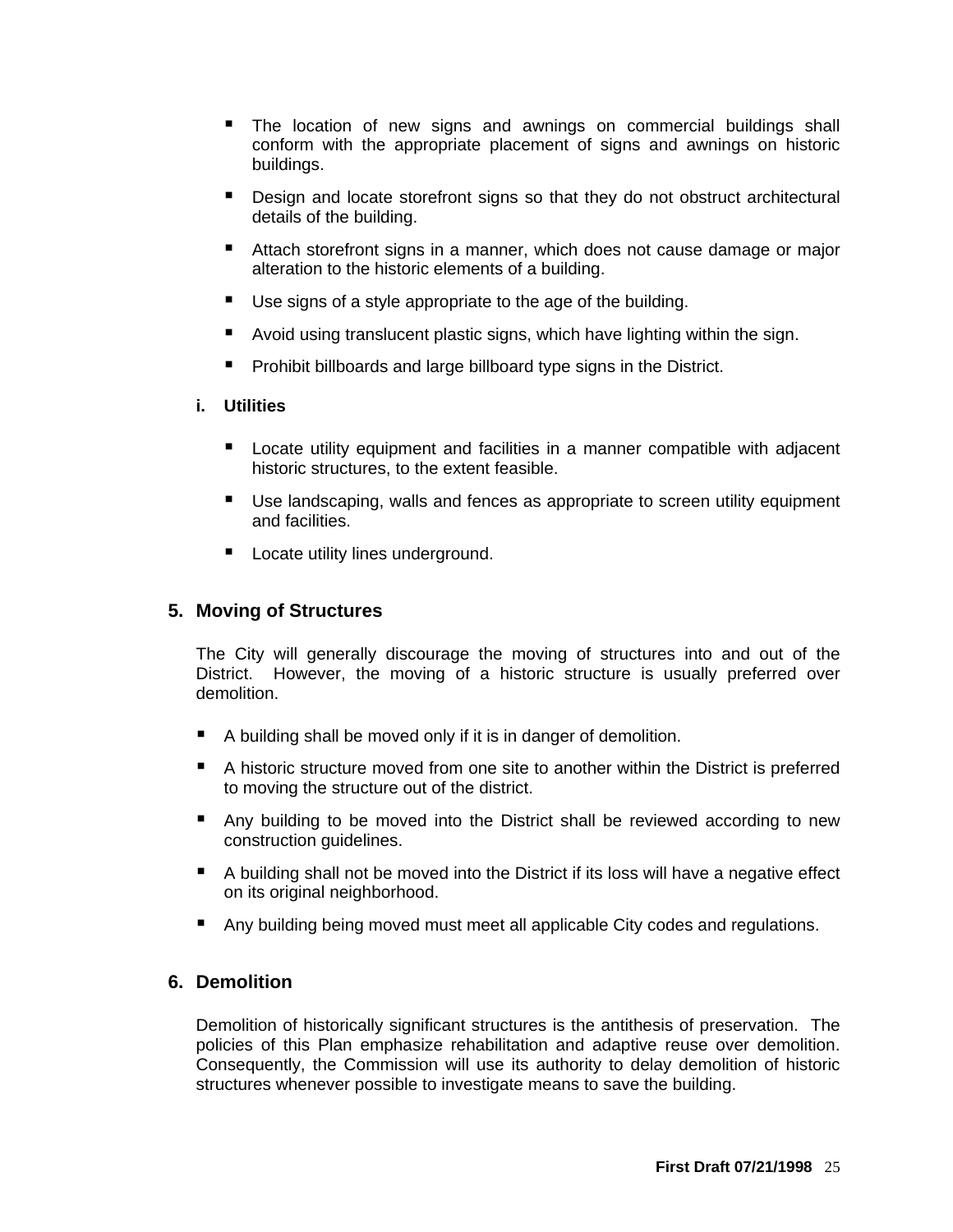However, it is recognized that, in some cases, older structures may deteriorate to the point that rehabilitation is technically infeasible. In such cases, it is the responsibility of the property owner to demonstrate that rehabilitation is not appropriate.

- $\blacksquare$  If a historic building's condition is deteriorated such that rehabilitation and use of the building is judged not to be feasible, a COA for demolition shall be granted, effective immediately. It is the responsibility of the property owner to demonstrate that rehabilitation is not reasonable.
- $\blacksquare$  If a historic building's condition is such that rehabilitation and use of the building is clearly feasible, a COA for demolition shall be granted with an effective date extended for the maximum time allowed by law. If public safety is threatened, interim steps may have to be taken to close and secure the structure.
- Removal of a portion of a historic building shall be considered to be demolition for the purposes of these guidelines.
- Any application for a COA for demolition shall include plans, if available, for the site after demolition.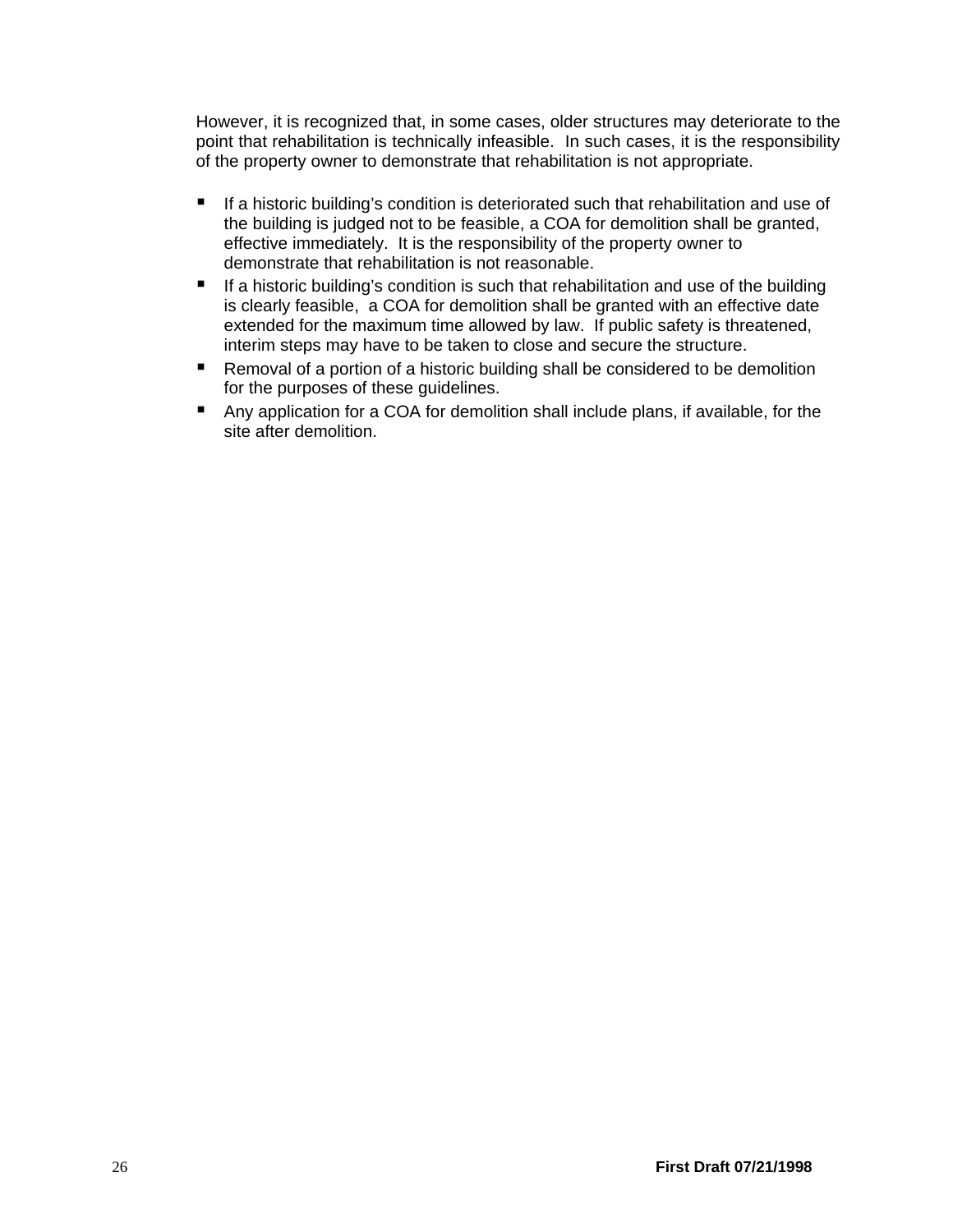# **Downtown Sanford Historic District Design Guidelines**

Figure 4: Width and Proportion

<span id="page-32-0"></span>

**Compatible** 



Not Compatible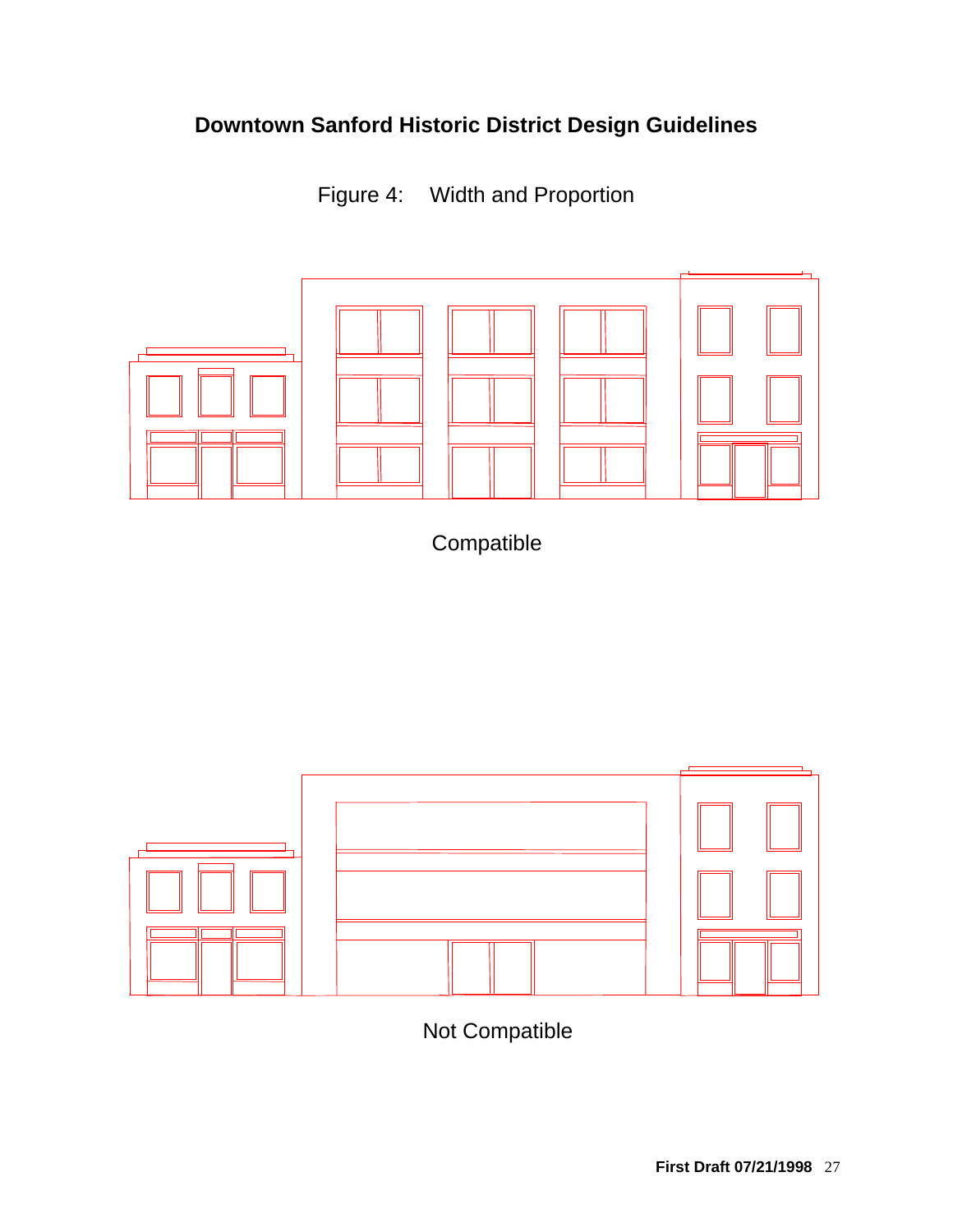# **Downtown Sanford Historic District Design Guidelines**

Figure 5: Rhythm of Fenestration

<span id="page-33-0"></span>

Compatible



Not Compatible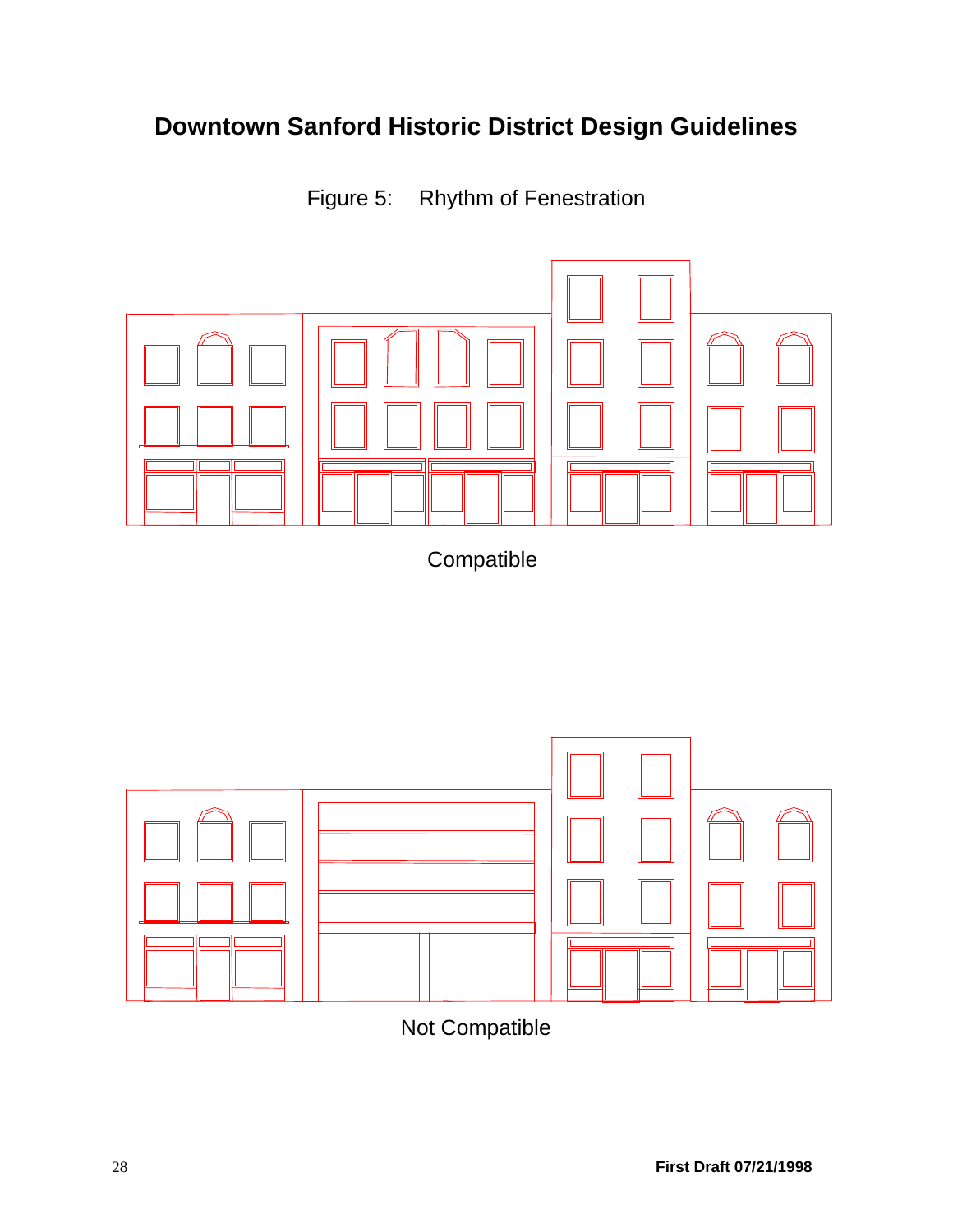# <span id="page-34-0"></span>**V. Conclusion**

The designation of the Downtown Sanford Local Historic District and the adoption of the Design Guidelines will establish the area as a locally accepted asset, worthy of protection. The preservation of existing historic buildings and settings and the promotion of harmonious new construction should be the intended focus of this document. Recognizing a historic amenity and protecting it should not be viewed as a hindrance to new construction and creative architecture. Historic district designation should be thought of as a means to continue the Sanford tradition of producing buildings, which are elements of their own time and place. Furthermore, the protection of historic areas in other cities has proven to be a catalyst for development and an important attraction that brings more people to the area for business and shopping.

"Compatibility" will be the primary guide for the Historic District Commission when that body reviews changes in the Downtown Historic District. The objective of the Commission is to insure the district's future value as the physical representation of Sanford's heritage and not to eliminate progress. As one of the few cities which has its downtown listed with the National Register of Historic Places, the local designation of the Downtown Sanford Historic District will be the best means to protect this valuable area.

> *The Appendixes that follow include a glossary of terms reflected in this document, the text of the Historic District Overlay Zone as found in the City of Sanford Zoning Ordinance and a list of all properties in the District*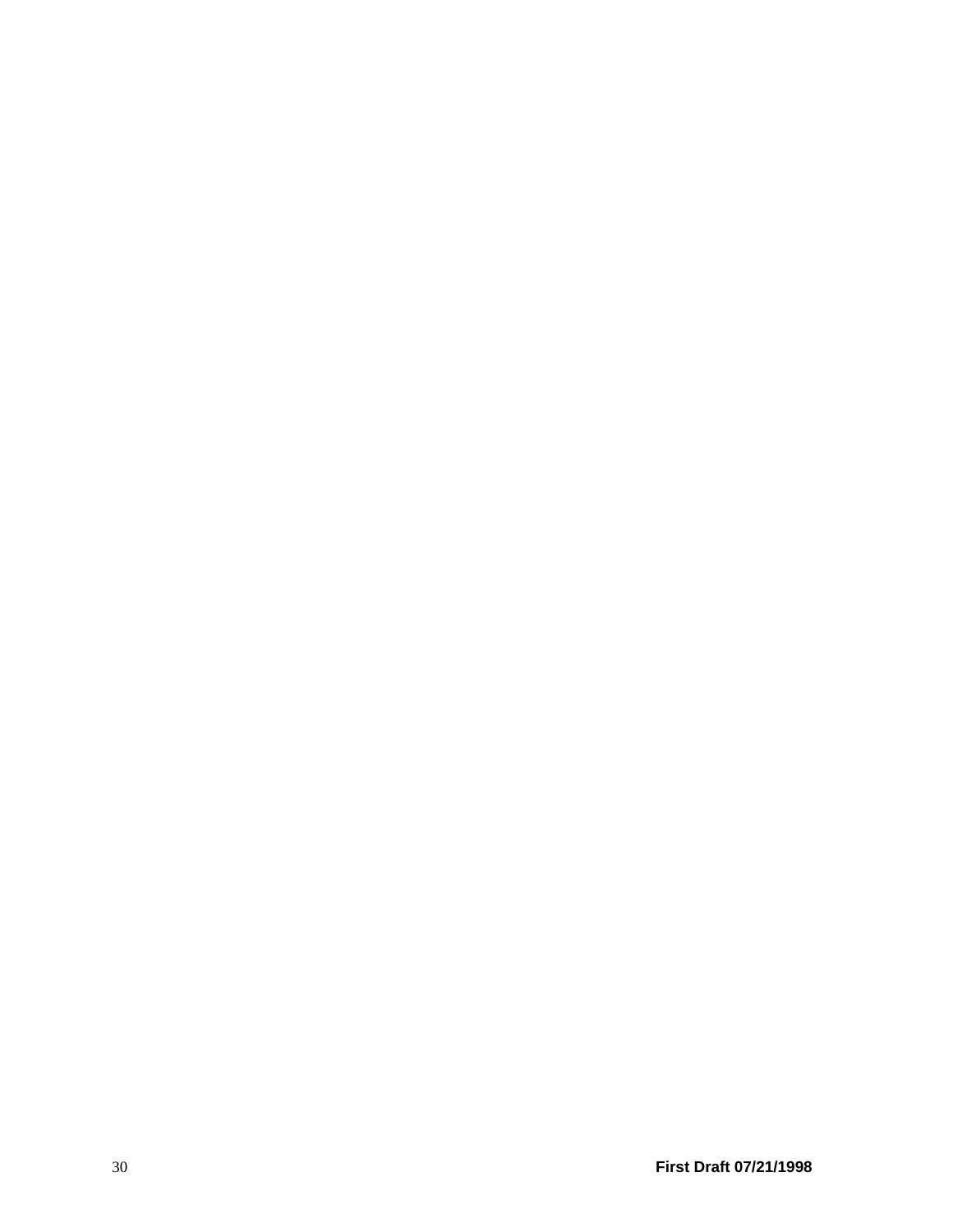# **Downtown Sanford Design Guidelines**

# **Appendix A: Glossary**

<span id="page-36-0"></span>

| <b>BAY</b>              | A visual division on the façade of a building based on underlying<br>structural members.                                                                                          |
|-------------------------|-----------------------------------------------------------------------------------------------------------------------------------------------------------------------------------|
| <b>BLOCK FACE</b>       | The entire block as viewed from the street, including streetscape,<br>building facades, landscaping, front and side yards, and utilities;<br>usually shown in elevation drawings. |
| <b>BRACKET</b>          | A decorative feature hanging below a cornice, which may serve as<br>support.                                                                                                      |
| <b>COLUMN</b>           | A vertical supports, usually supporting a roof structure.<br>Often<br>columns contain a base, shaft, and capital.                                                                 |
| <b>COLONNADE</b>        | A row of columns supporting a roof type element.                                                                                                                                  |
| <b>COPING</b>           | The top of a wall covering which protects the wall from weather.                                                                                                                  |
| <b>CORBELING</b>        | Usually brickwork which is stepped up or down at the cornice of<br>chimney of a structure.                                                                                        |
| <b>CORNICE</b>          | A decorative horizontal projection usually found at the top of an<br>exterior wall or at the perimeter of a roof. The feature is used to<br>give a finished look to the façade.   |
| <b>DENTIL</b>           | An individual element in a row of block-shaped projections<br>beneath a cornice or other architectural feature on a façade.                                                       |
| <b>DISPLAY WINDOW</b>   | The large unobstructed window on one or both sides of the<br>entrance of a store front; also called a "sidelight."                                                                |
| <b>ELEVATION</b>        | The exterior vertical faces of a structure shown in drawings.                                                                                                                     |
| <b>FACADE</b>           | The face or front of a building.                                                                                                                                                  |
| <b>FENESTRATION</b>     | The arrangement of windows and openings on a building.                                                                                                                            |
| <b>FOOT PRINT</b>       | The perimeter or outline of a structure as it is positioned on the                                                                                                                |
| <b>INFILL STRUCTURE</b> | land in a plan.<br>A new building in a block or row of existing buildings.                                                                                                        |
| <b>KICKPLATE</b>        | The solid panels below display windows used for support and<br>protection of the glass.<br>The advent of tempered glass, new                                                      |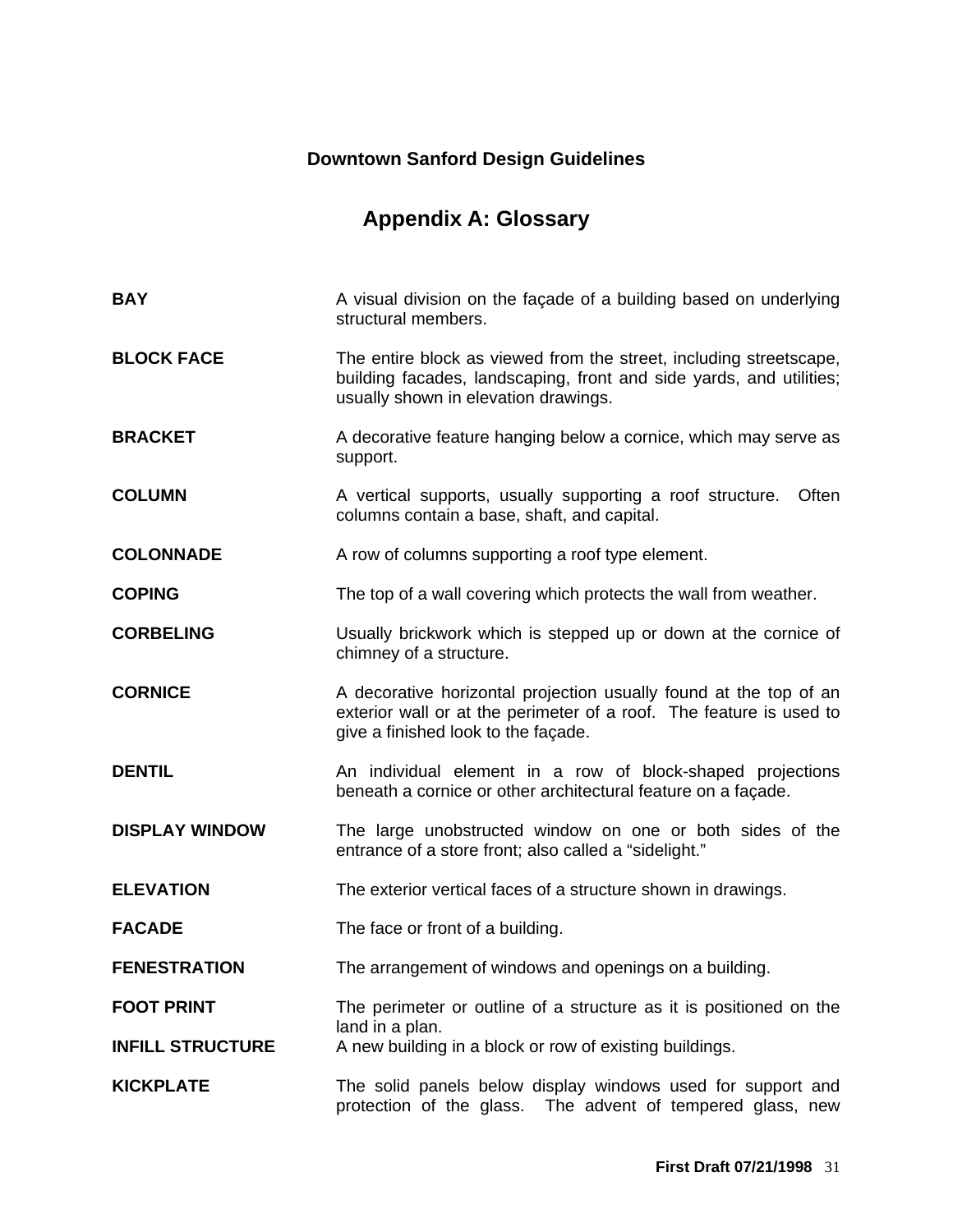|                       | means of support and larger display windows has made kickplates<br>less important.                                                                                                                  |
|-----------------------|-----------------------------------------------------------------------------------------------------------------------------------------------------------------------------------------------------|
| <b>LINTEL</b>         | A horizontal structural member which spans the storefront façade<br>above the entrance. Also, a horizontal projection above individual<br>windows; often the store's sign was placed on the lintel. |
| <b>ORIENTATION</b>    | The directional placement of a structure to its setting, the street<br>and other structures.                                                                                                        |
| <b>PATTERN</b>        | The various forms (materials, windows, buildings, etc.) arranged in<br>a rhythmic manner that is repeated on a single building or in a<br>blockface.                                                |
| <b>PEDIMENT</b>       | A triangular, vertical roof element or gable. The detail has found<br>new acceptance on post-modern architecture.                                                                                   |
| <b>TIER</b>           | A vertical support wall on either side of a storefront, which defines<br>the ends of the building, or bays. The piers support the lintel and<br>together frame the storefront.                      |
| <b>PILASTER</b>       | A decorative pier that projects from the wall and is treated as a<br>classical column with a capital, shaft and base.                                                                               |
| <b>PLAN</b>           | A drawing showing the building and its setting on a horizontal<br>plane.                                                                                                                            |
| <b>PRESERVATION</b>   | A process undertaken to maintain a property in its present or<br>historic state.                                                                                                                    |
| <b>REHABILITATION</b> | The making of alterations and/or repairs to a structure (of any age)<br>for a new use while retaining its original character.                                                                       |
| <b>RENOVATION</b>     | A general term meaning the renewal, rehabilitation or restoration<br>of an historic building.                                                                                                       |
| <b>REPOINTING</b>     | The repair and/or replacement of deteriorated or damaged mortar.<br>Care should be taken to match the original color, texture, style,<br>and composition of the original.                           |
| <b>RESTORATION</b>    | Recreating the appearance of a structure or side from a particular<br>period of time in its history by replacing lost elements and<br>removing later ones.                                          |
| <b>SCALE</b>          | The relationship of the mass and size of a structure to other<br>buildings and humans.                                                                                                              |
| <b>SOFIT</b>          | The underside of a cornice, arch, stairway or other architectural<br>element.                                                                                                                       |